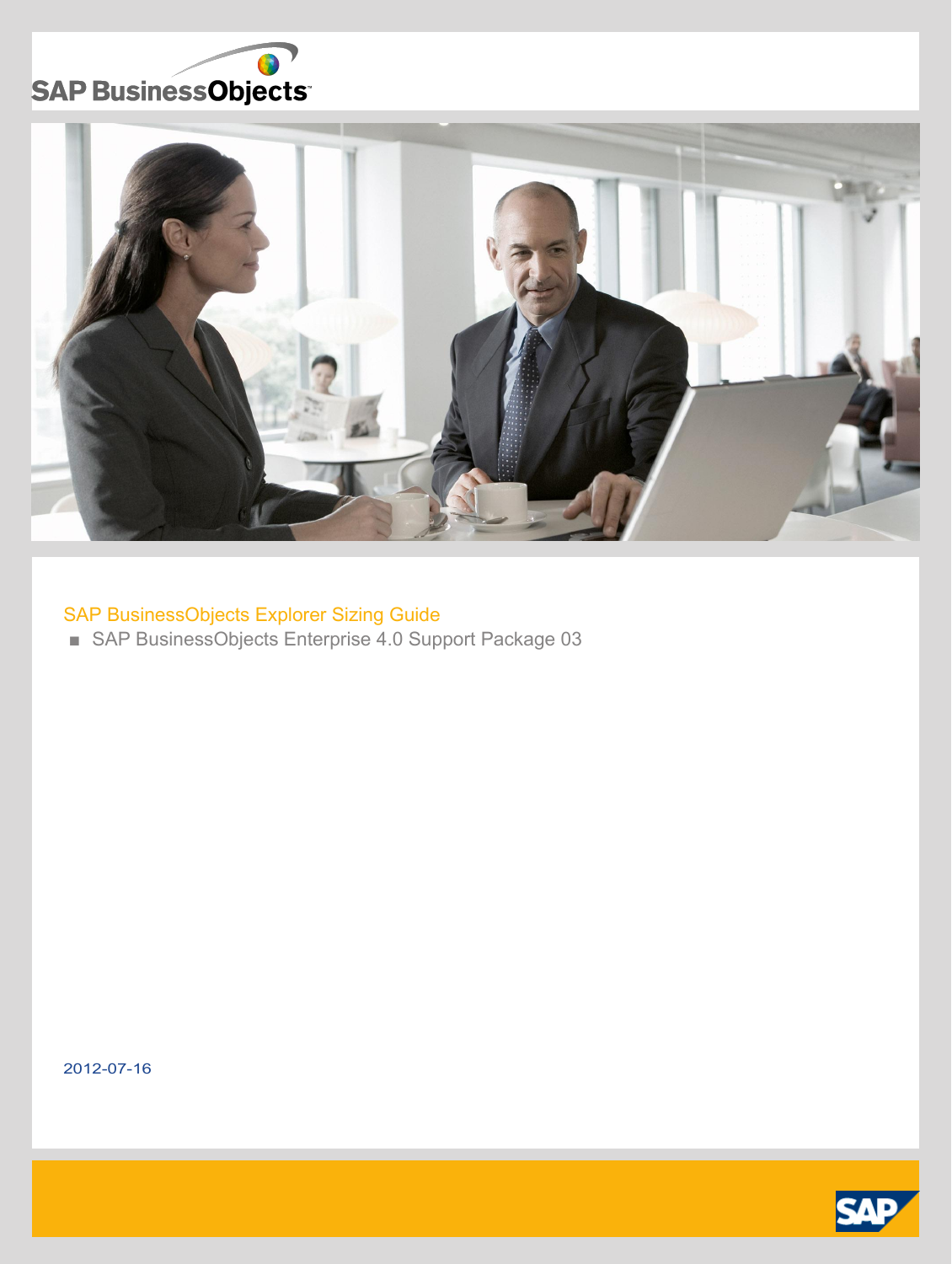Copyright

© 2012 SAP AG. All rights reserved.SAP, R/3, SAP NetWeaver, Duet, PartnerEdge, ByDesign, SAP BusinessObjects Explorer, StreamWork, SAP HANA and other SAP products and services mentioned herein as well as their respective logos are trademarks or registered trademarks of SAP AG in Germany and other countries.Business Objects and the Business Objects logo, BusinessObjects, Crystal Reports, Crystal Decisions, Web Intelligence, Xcelsius, and other Business Objects products and services mentioned herein as well as their respective logos are trademarks or registered trademarks of Business Objects Software Ltd. Business Objects is an SAP company.Sybase and Adaptive Server, iAnywhere, Sybase 365, SQL Anywhere, and other Sybase products and services mentioned herein as well as their respective logos are trademarks or registered trademarks of Sybase, Inc. Sybase is an SAP company. Crossgate, m@gic EDDY, B2B 360°, B2B 360° Services are registered trademarks of Crossgate AG in Germany and other countries. Crossgate is an SAP company. All other product and service names mentioned are the trademarks of their respective companies. Data contained in this document serves informational purposes only. National product specifications may vary.These materials are subject to change without notice. These materials are provided by SAP AG and its affiliated companies ("SAP Group") for informational purposes only, without representation or warranty of any kind, and SAP Group shall not be liable for errors or omissions with respect to the materials. The only warranties for SAP Group products and services are those that are set forth in the express warranty statements accompanying such products and services, if any. Nothing herein should be construed as constituting an additional warranty.

2012-07-16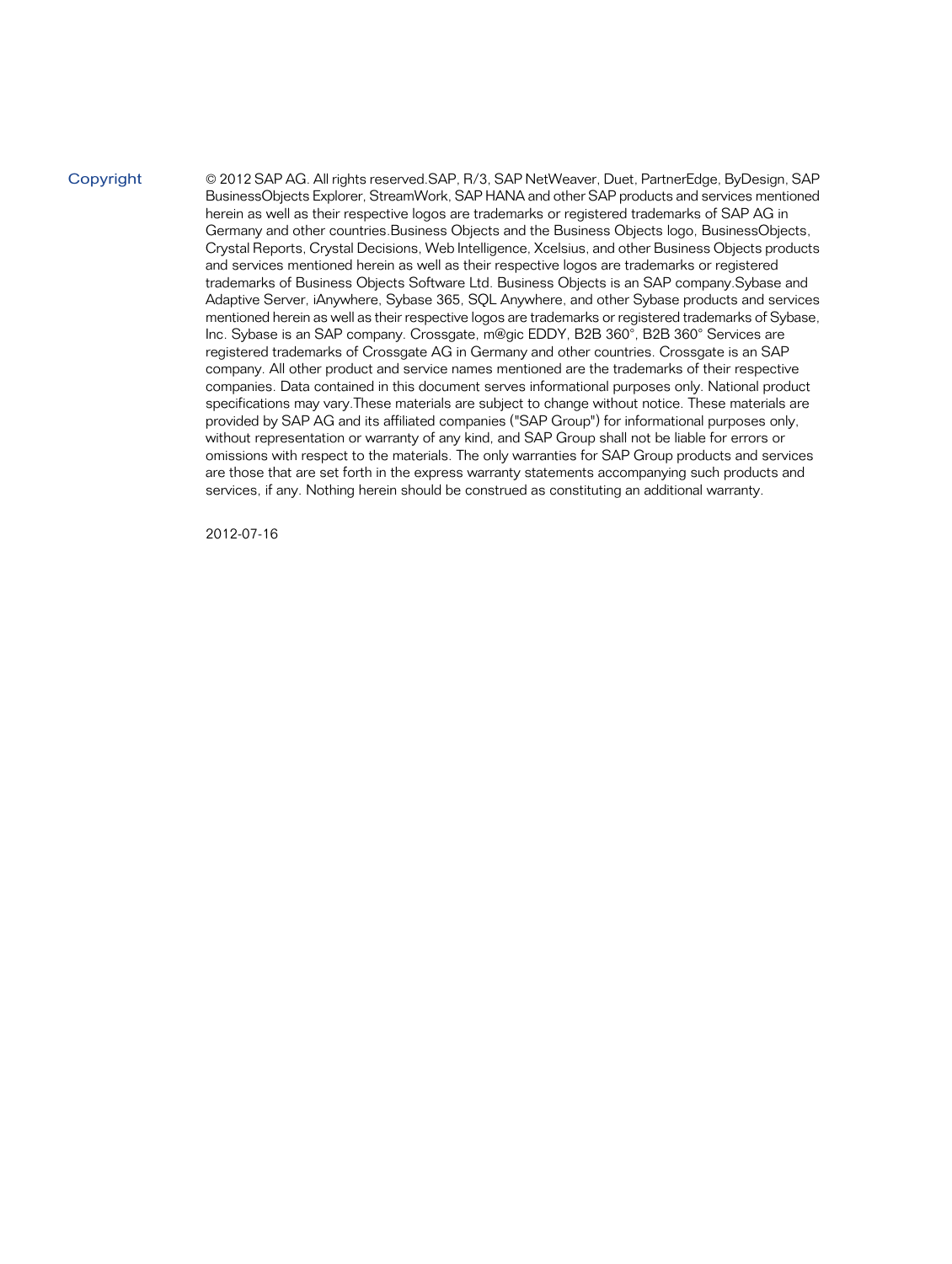## **Contents**

| <b>Chapter 1</b> |  |
|------------------|--|
| 1.1              |  |
| 1.2              |  |
| 1.3              |  |
| <b>Chapter 2</b> |  |
| <b>Chapter 3</b> |  |
| 3.1              |  |
| 3.2              |  |
| 3.3              |  |
| 3.4              |  |
| 3.5              |  |
| 3.6              |  |
| <b>Chapter 4</b> |  |
| 4.1              |  |
| 4.2              |  |
| 4.3              |  |
| 4.4              |  |
| 4.4.1            |  |
| 4.4.2            |  |
| 4.4.3            |  |
| 4.5              |  |
| 4.6              |  |
| 4.7              |  |
| 4.8              |  |
| 4.9              |  |
| 4.10             |  |
|                  |  |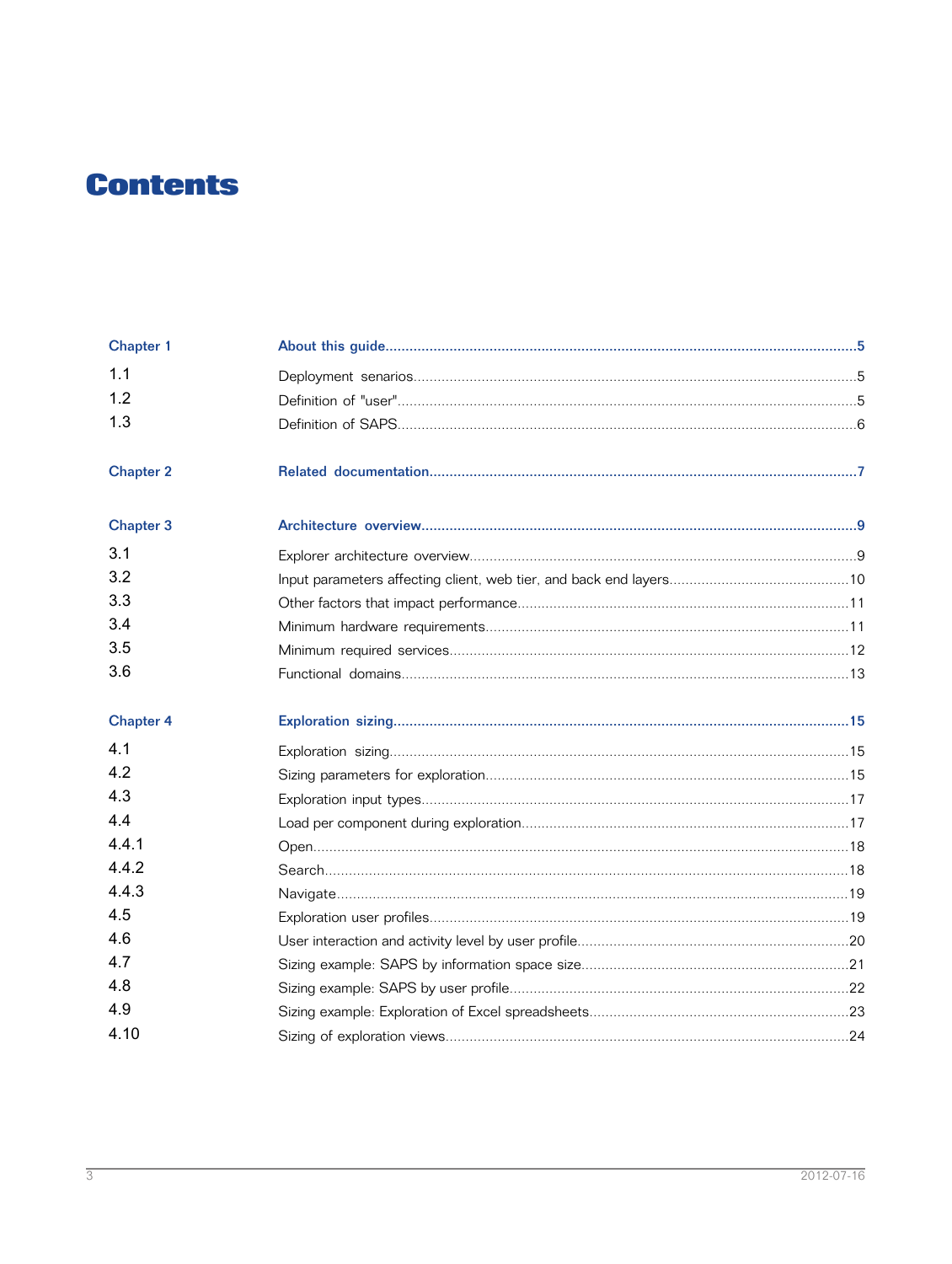| <b>Chapter 5</b> |                                                                                     |  |
|------------------|-------------------------------------------------------------------------------------|--|
| 5.1              |                                                                                     |  |
| 5.2              |                                                                                     |  |
| 5.2.1            |                                                                                     |  |
| 5.2.2            |                                                                                     |  |
| <b>Chapter 6</b> |                                                                                     |  |
| 6.1              |                                                                                     |  |
| 6.2              |                                                                                     |  |
| 6.3              |                                                                                     |  |
| 6.3.1            |                                                                                     |  |
| <b>Chapter 7</b> |                                                                                     |  |
| 7.1              |                                                                                     |  |
| 7.1.1            |                                                                                     |  |
| 7.1.2            |                                                                                     |  |
| 7.1.3            |                                                                                     |  |
| 7.2              |                                                                                     |  |
| 7.2.1            |                                                                                     |  |
| 7.2.2            |                                                                                     |  |
| 7.2.3            |                                                                                     |  |
| 7.2.4            |                                                                                     |  |
| 7.2.5            |                                                                                     |  |
| <b>Chapter 8</b> |                                                                                     |  |
| 8.1              | Deploying multiple exploration servers for improved Information Space exploration37 |  |
| 8.2              |                                                                                     |  |
| 8.3              |                                                                                     |  |
| 8.4              |                                                                                     |  |
| 8.5              |                                                                                     |  |
| 8.6              |                                                                                     |  |
| 8.7              |                                                                                     |  |

#### Index

41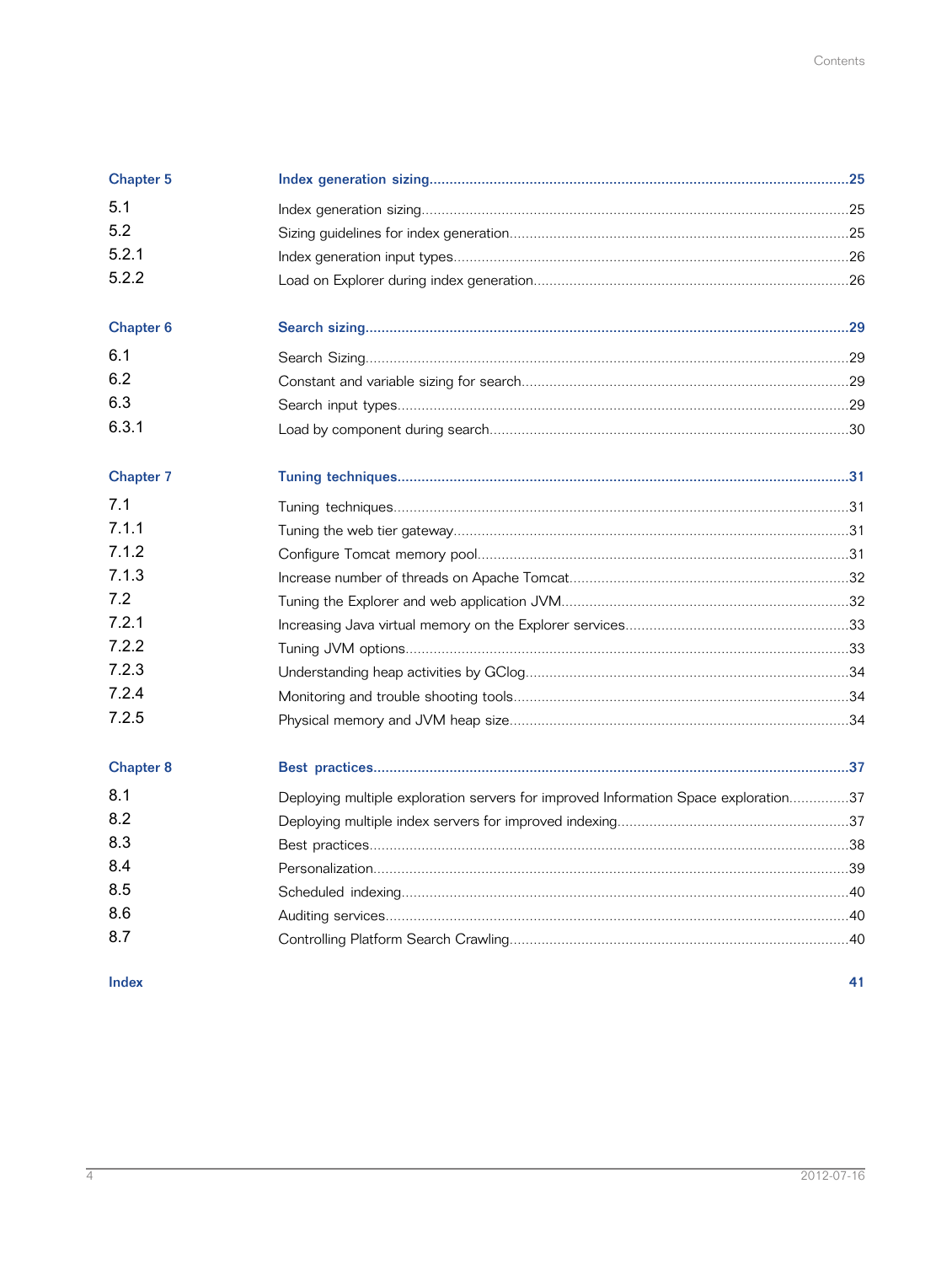## **About this guide**

<span id="page-4-0"></span>This document provides an overview of the input and output parameters you need to measure in order to size your SAP BusinessObjects Explorer system.

In this guide SAP HANA and SAP BWA data sources are referenced as Explorer Accelerated version.

#### <span id="page-4-1"></span>**1.1 Deployment senarios**

| <b>Explorer</b>                                                                                        | <b>Data providers</b>                                                                                             | <b>Components</b>                                                                                                                                                                          |
|--------------------------------------------------------------------------------------------------------|-------------------------------------------------------------------------------------------------------------------|--------------------------------------------------------------------------------------------------------------------------------------------------------------------------------------------|
| Explorer 4.0: Pro-<br>vides fast pro-<br>cessing of small<br>to large data sets.                       | <b>BusinessObjects Universes .UNX</b><br>(relational)<br>Excel flat files                                         | SAP BusinessObjects Explorer<br>SAP BusinessObjects Enterprise<br>۰                                                                                                                        |
| <b>Accelerated Ver-</b><br>sion: Provides ac-<br>celerated process-<br>ing of very large<br>data sets. | NetWeaver BWA indexes enabled<br>for Explorer<br>SAP In Memory Computing Engine<br>(SAP HANA)<br>Excel flat files | SAP BusinessObjects Explorer<br>SAP BusinessObjects Enterprise<br>٠<br><b>SAP NetWeaver Business Ware-</b><br>house Accelerator (BWA)<br>SAP In Memory Computing Engine<br>٠<br>(SAP HANA) |

Sizing information is provided for the following types of Explorer deployment:

#### <span id="page-4-2"></span>**1.2 Definition of "user"**

These sizing guidelines are calculated based on the average load represented by active users. Active users are those users who generate any activities on Explorer in a given time period of one hour. When applying these sizing guidelines to your deployment, it is necessary to calculate the number of active users for which you need to size your system.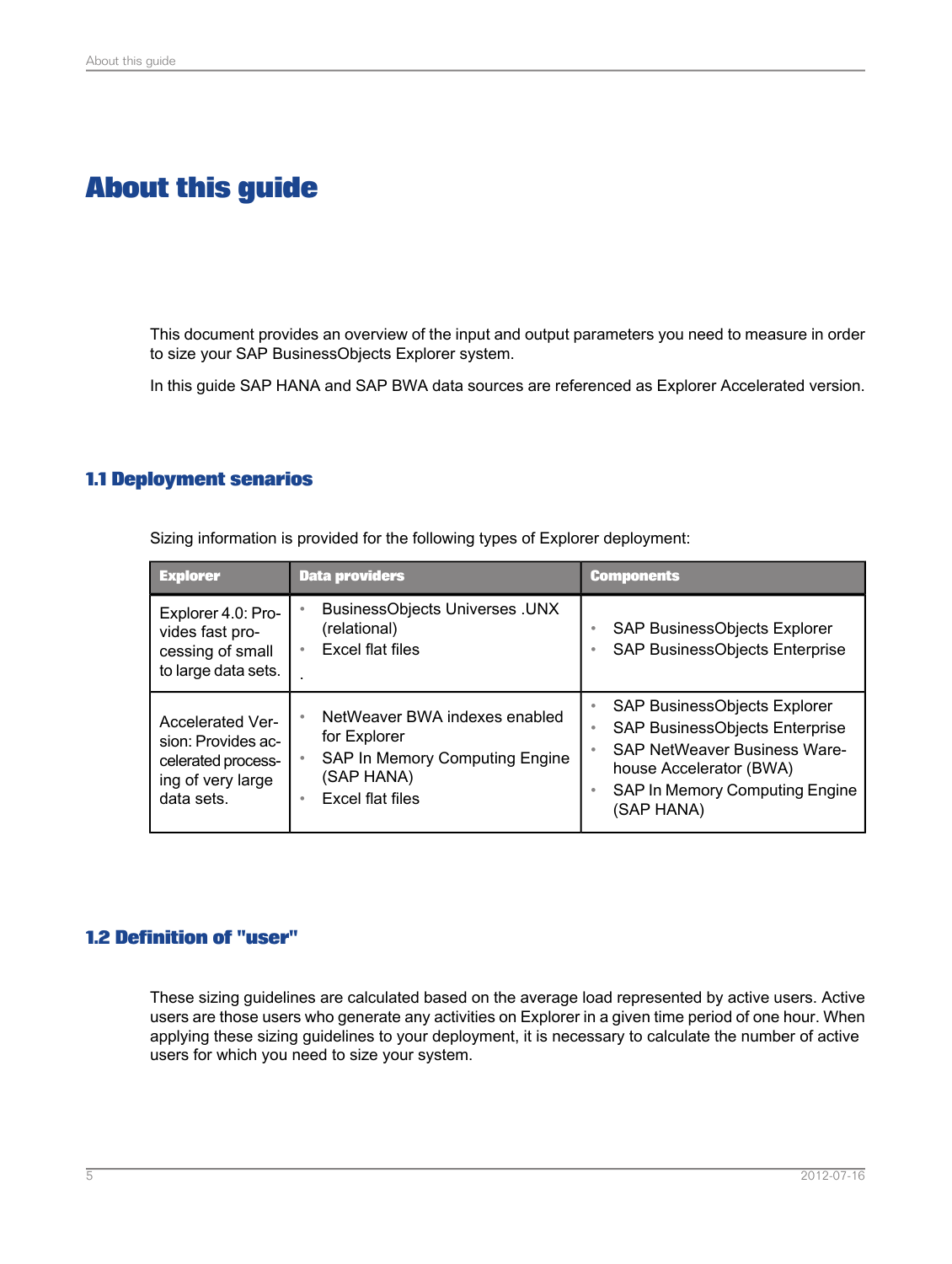#### **Note:**

Active users are not to be confused with the notion of "named users."

## <span id="page-5-0"></span>**1.3 Definition of SAPS**

The target output of the sizing algorithm provided in this document is a hardware vendor independent measure referred to as SAPS (SAP Application Performance Standard). Please refer to your hardware vendor to obtain a suitable hardware configuration for the calculated resource requirements.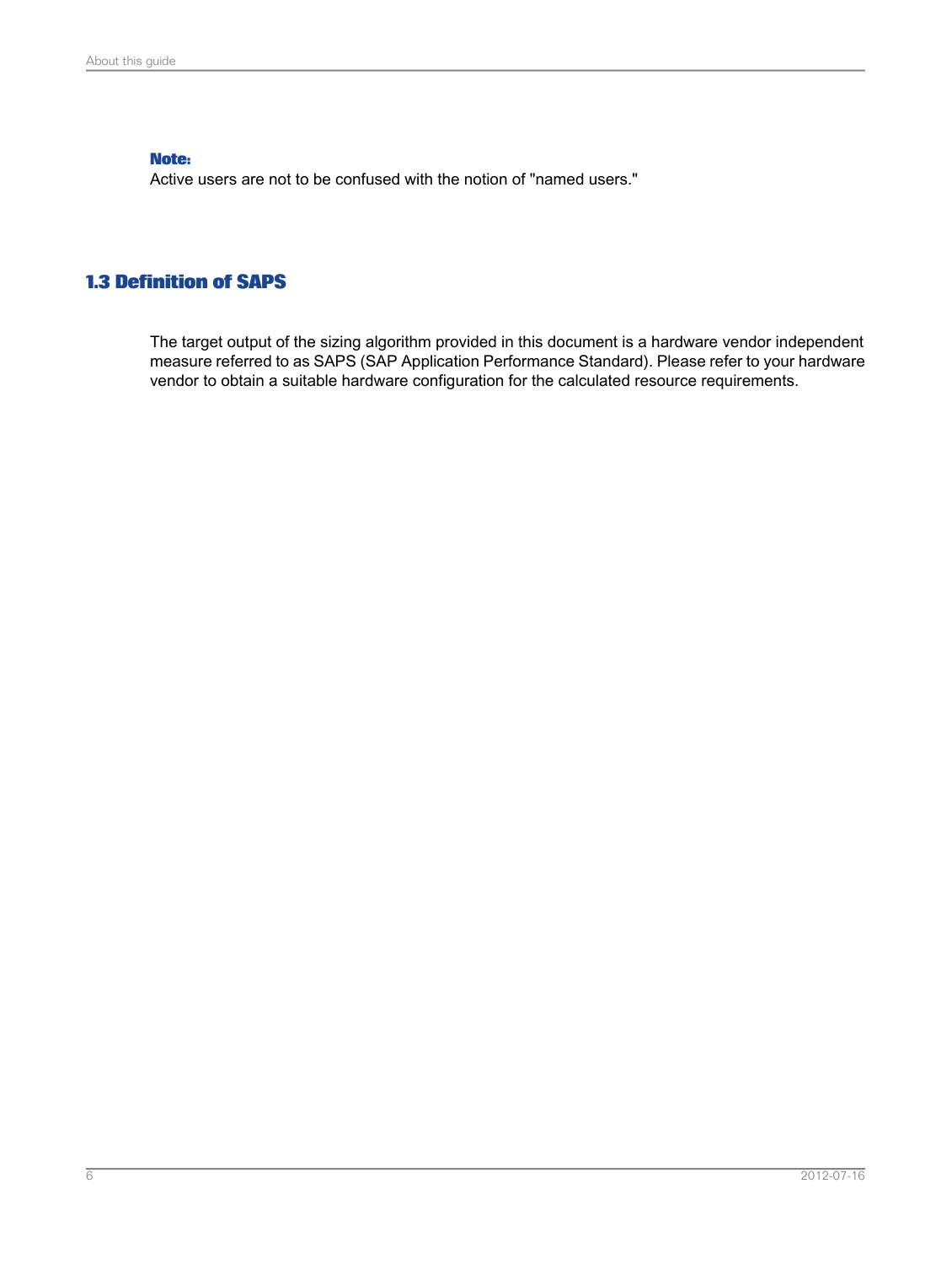# **Related documentation**

<span id="page-6-1"></span><span id="page-6-0"></span>The following SAP documentation provides information for SAP BusinessObjects Explorer 4.0:

| <b>Information</b>                                                                                                                                                                   | <b>Documentation</b>                                                                                                                                                                                                                                                                                                              | <b>Location</b>                                               |
|--------------------------------------------------------------------------------------------------------------------------------------------------------------------------------------|-----------------------------------------------------------------------------------------------------------------------------------------------------------------------------------------------------------------------------------------------------------------------------------------------------------------------------------|---------------------------------------------------------------|
| List of known issues and<br>workarounds.                                                                                                                                             | SAP BusinessObjects 4.0 Re-<br>lease Notes                                                                                                                                                                                                                                                                                        | http://service.sap.com/re<br>leasenotes                       |
| Supported platforms and third                                                                                                                                                        |                                                                                                                                                                                                                                                                                                                                   | <b>SAP Service Marketplace:</b><br>http://service.sap.com/pam |
| party software.                                                                                                                                                                      | <b>Product Availablity Matrix</b>                                                                                                                                                                                                                                                                                                 | In the "Search" field, type: Ex-<br>plorer 4.0                |
| List of the new features intro-<br>duced with the latest release.                                                                                                                    | What's New in SAP BusinessOb-<br>jects 4.0                                                                                                                                                                                                                                                                                        |                                                               |
| Architecture and technical land-<br>scape of the SAP BusinessOb-<br>jects Business Intelligence plat-<br>form 4.0, as well as links to re-<br>quired documentation and SAP<br>notes. | <b>Business Intelligence Plat-</b><br>$\bullet$<br>form Installation Guide<br>$\bullet$<br><b>Business Intelligence Plat-</b><br>form Administrator Guide<br><b>Business Intelligence Plat-</b><br>$\bullet$<br>form Web Application Deploy-<br>ment Guide<br><b>Business Intelligence Plat-</b><br>$\circ$<br>form Upgrade Guide | SAP Help Portal:<br>http://help.sap.com                       |
| Error messages explained                                                                                                                                                             | SAP BusinessObjects 4.0 Error<br>Message Guide                                                                                                                                                                                                                                                                                    |                                                               |
| <b>Explorer installation tasks</b>                                                                                                                                                   | SAP BusinessObjects Explorer<br>Installation Guide                                                                                                                                                                                                                                                                                |                                                               |
| Explorer server administration<br>tasks                                                                                                                                              | SAP BusinessObjects Explorer<br><b>Administrator's Guide</b>                                                                                                                                                                                                                                                                      |                                                               |
| End-user information on creat-<br>ing, managing and exploring                                                                                                                        | SAP BusinessObjects Explorer<br>Online Help PDF                                                                                                                                                                                                                                                                                   |                                                               |
| data using the Explorer applica-<br>tion interface.                                                                                                                                  | SAP BusinessObjects Explorer<br>Online Help Online Help                                                                                                                                                                                                                                                                           | Log into the application then<br>click Help.                  |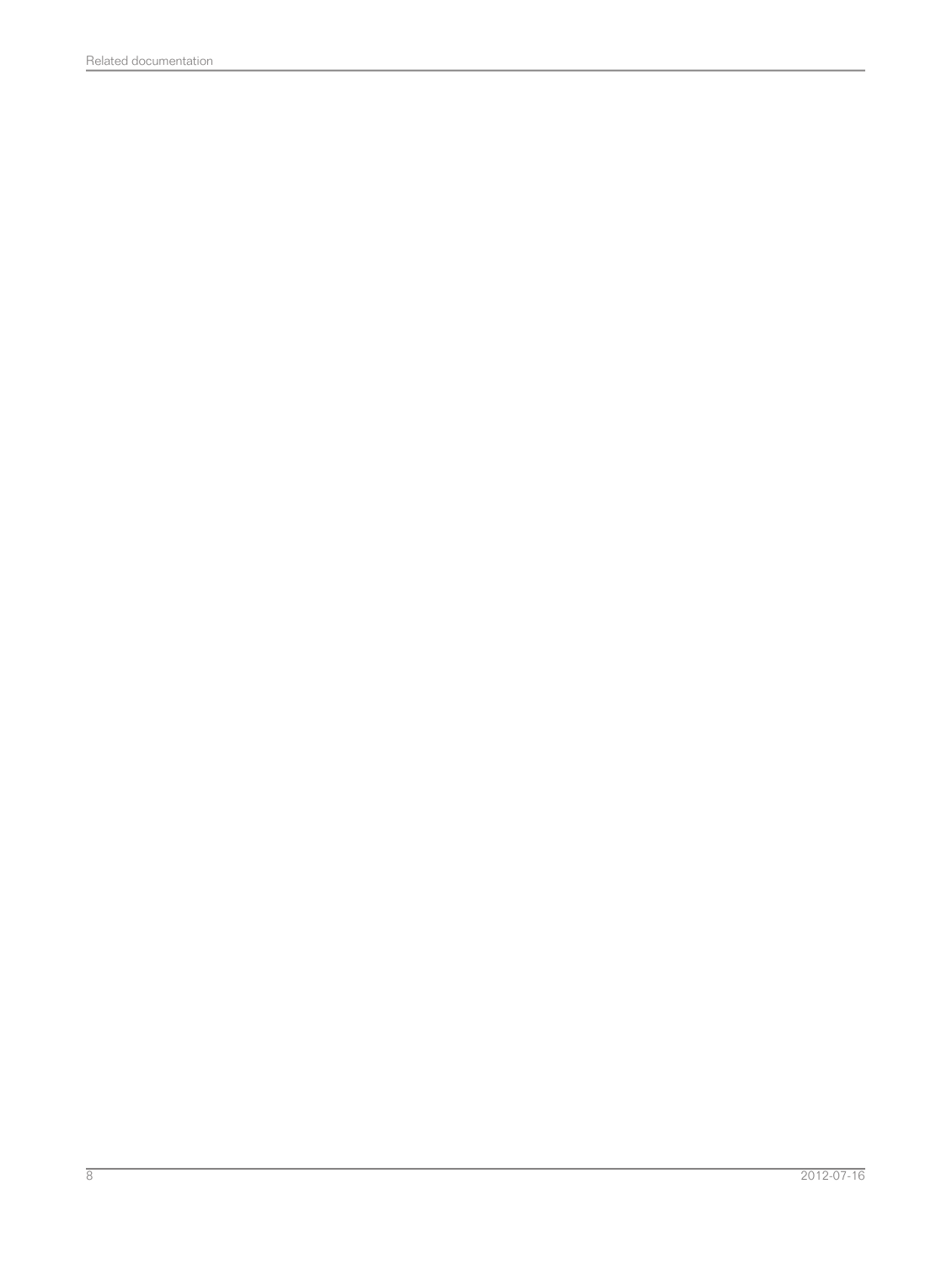# **Architecture overview**

## <span id="page-8-1"></span><span id="page-8-0"></span>**3.1 Explorer architecture overview**

The architecture of Explorer is structured into the following layers:

| <b>Layer</b>     | <b>Description</b>                                          |
|------------------|-------------------------------------------------------------|
| Clients          | SAP BusinessObjects Explorer client                         |
| Web tier/gateway | Web servers and Web Application Servers                     |
| Back end         | Explorer servers and the BusinessObjects Enterprise servers |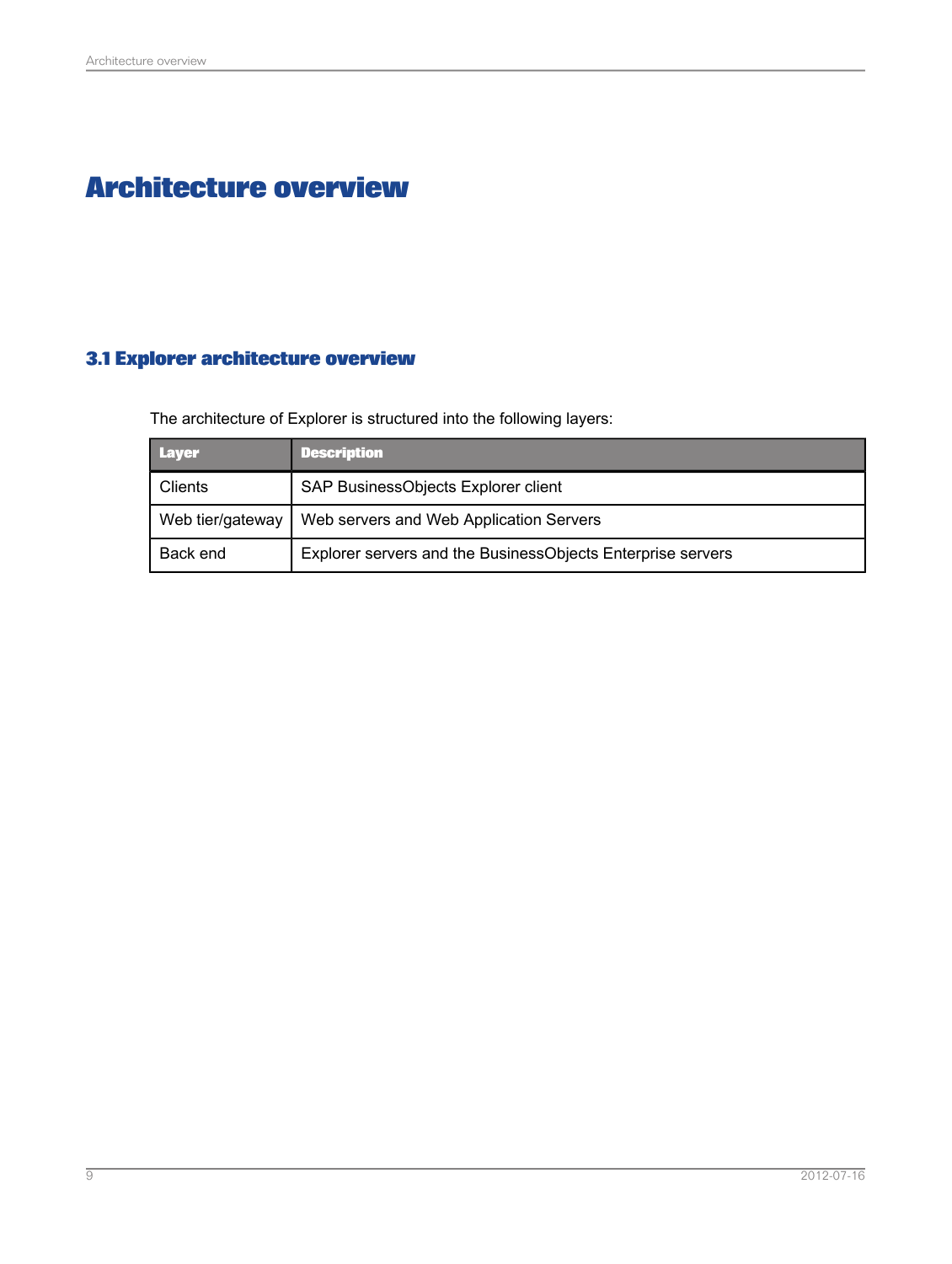

## <span id="page-9-0"></span>**3.2 Input parameters affecting client, web tier, and back end layers**

The main capabilities of Explorer that impact performance on each layer of the Explorer architecture are:

| <b>Deployment layer</b> | <b>Parameters affecting performance</b>                                                                                                                                                                                         |  |
|-------------------------|---------------------------------------------------------------------------------------------------------------------------------------------------------------------------------------------------------------------------------|--|
| Client                  | The size of the Information Space(s) opened by the end user<br>The number of exploration actions (clicks) that the end user performs<br>within the same user session increases the amount of memory consumed<br>by the browser. |  |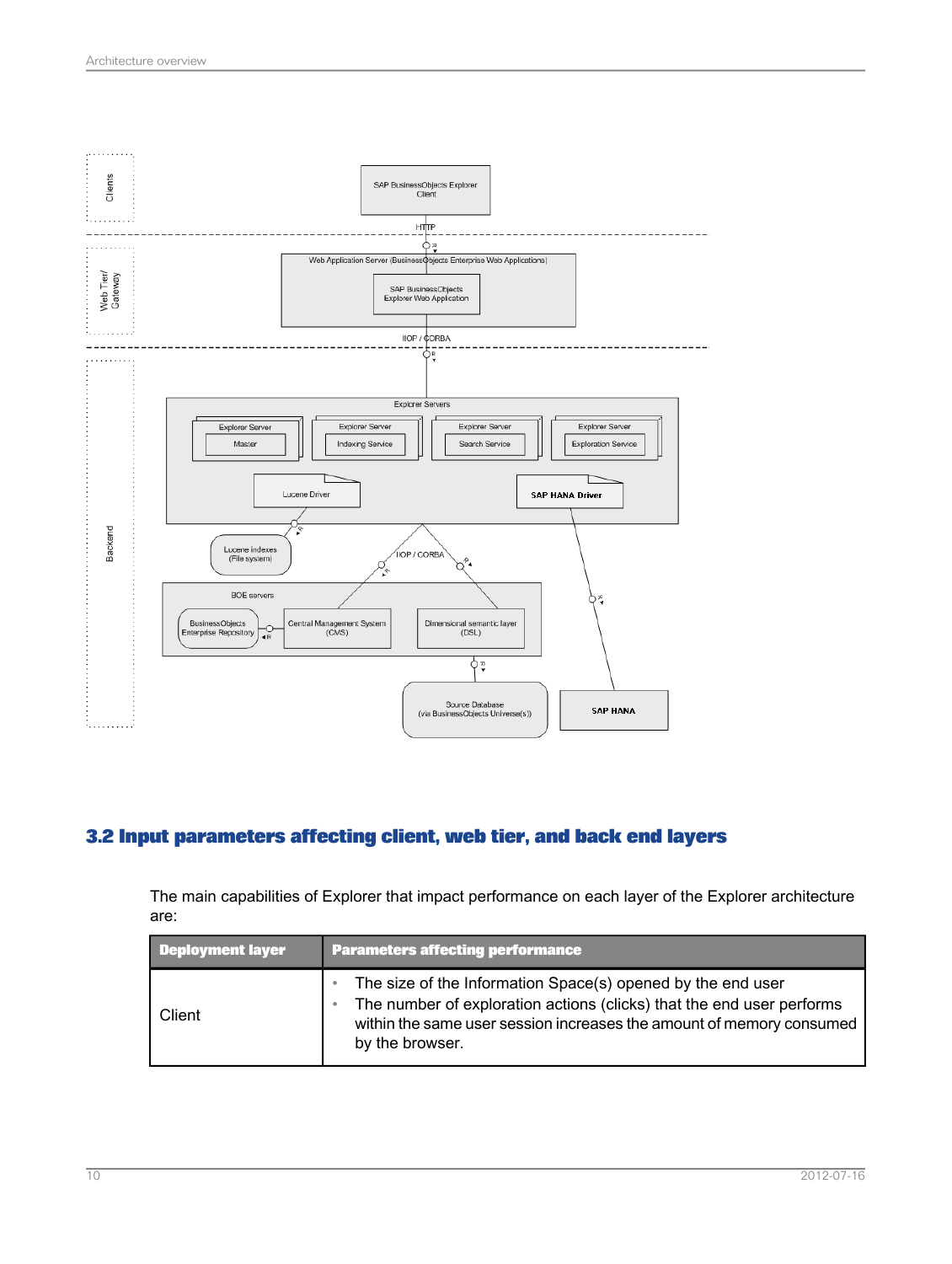| <b>Deployment layer</b> | <b>Parameters affecting performance</b>                                                                                                                                     |  |
|-------------------------|-----------------------------------------------------------------------------------------------------------------------------------------------------------------------------|--|
| Web tier and gateway    | The number of active user sessions and the intensity of user activity per<br>active session impacts the load on the Explorer Web Application Server.                        |  |
| back end                | Using Search on the Home tab - stresses the Search services<br>Filtering and drill analysis - stresses the Exploration services<br>Indexing - stresses the Indexing servers |  |

## <span id="page-10-0"></span>**3.3 Other factors that impact performance**

Other factors that impact performance are:

- The speed and number of dedicated CPUs,or CPU cores.
- The speed of the storage system. This influences the performance of the Search and Exploration servers when SAP BusinessObjects Explorer is deployed just with SAP BusinessObjects Enterprise.
- The speed of the network connection between the following:
	- The component layers of your Explorer system
	- Your Explorer system and your BusinessObjects Enterprise system.

During performance and scalability tests it was observed that a machine at 100% CPU had the following network consummation on 1 GB network interface:

| <b>Component</b>                         | Peak % | Minimum % |
|------------------------------------------|--------|-----------|
| Gateway                                  | 25     | 10        |
| Explorer/BusinessObjects Enter-<br>prise | ◠      |           |

#### <span id="page-10-1"></span>**3.4 Minimum hardware requirements**

The Product [Availability](http://www.sdn.sap.com/irj/scn/index?rid=/library/uuid/40b3b845-11e8-2d10-7a85-ac9116382e1c) Matrix (PAM) contains information on client requirements for BusinessObjects Enterprise deployments.

The minimum and recomended hardware requirements for a BusinessObjects Explorer deployment are as follows: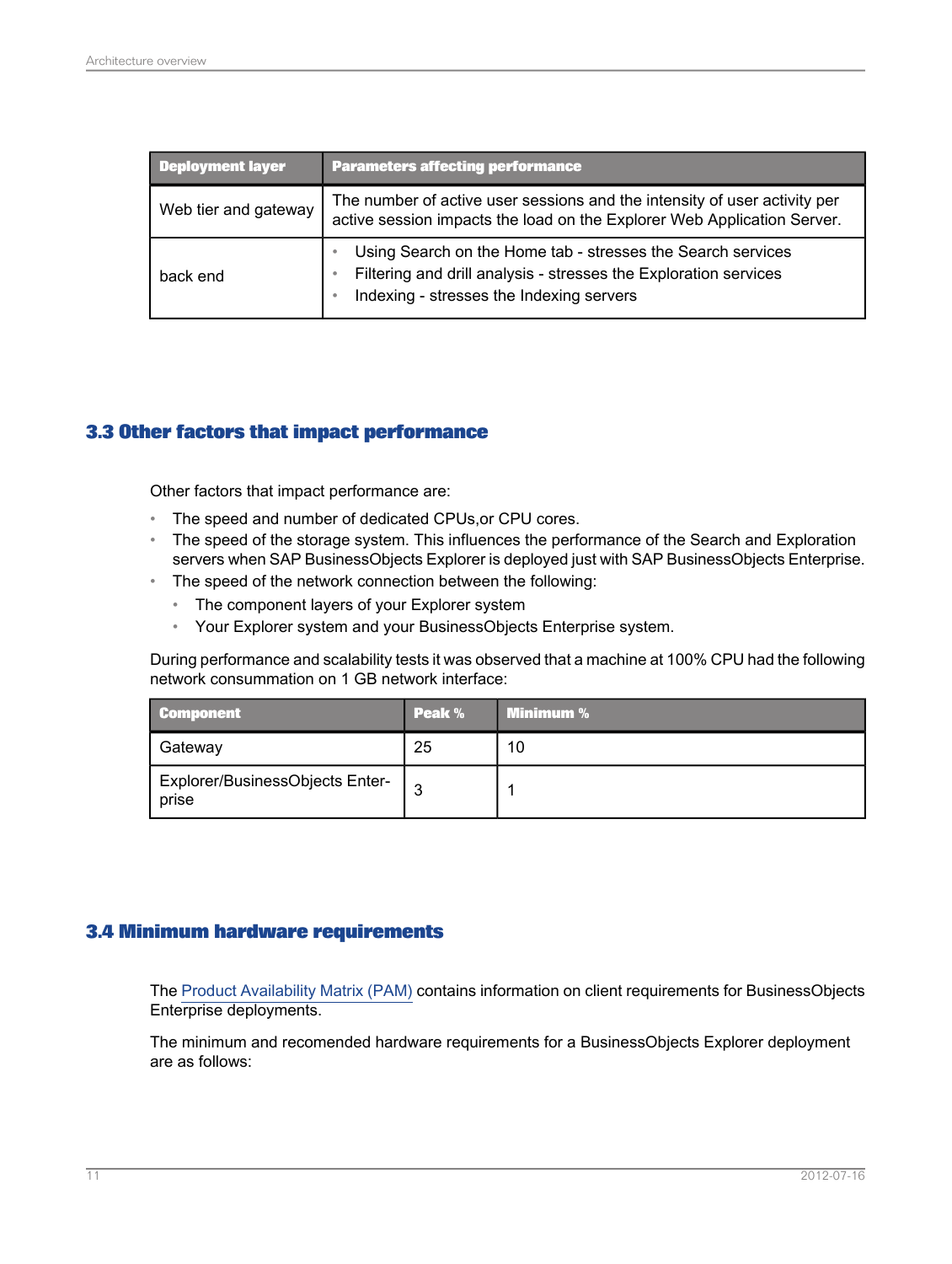| <b>Component</b>                       |                | <b>Minimum requirement</b> | <b>Recomended requirement</b> |
|----------------------------------------|----------------|----------------------------|-------------------------------|
| er<br>Explor-<br>er ser-<br>vice<br>rv | CPU/Core Serv- | 1 CPU/Core                 | 2 CPU/Core                    |
|                                        | Physical memo- | $2$ GB                     | 4 GB                          |
|                                        | Disk size      | 70 GB fast disk storage    | 140 GB fast disk storage      |

Table 3-4: Hardware requirements for services

Table 3-5: Hardware requirements for servers

| <b>Component</b>    |                              | <b>Minimum requirement</b>                                                | <b>Recomended requirement</b>     |
|---------------------|------------------------------|---------------------------------------------------------------------------|-----------------------------------|
| Explor-<br>er Serv- | CPU/Core Serv-<br>er         | 4 CPU/Core. By default, Explorer has four<br>services. (4890 SAPS level). | 8 CPU/Core (11240 SAPS<br>level). |
|                     | Physical memo-<br>rv         | 8 GB                                                                      | 16 GB                             |
| er                  | Disk size                    | 70 GB fast disk storage                                                   | 250 GB fast disk storage          |
|                     | Network inter-<br>face speed | 1 Gbps                                                                    | 10 Gbps                           |

Table 3-6: Hardware requirements for clients

| Component               |                              | <b>Minimum requirement</b> | <b>Recomended requirement</b> |
|-------------------------|------------------------------|----------------------------|-------------------------------|
|                         | CPU/Core Serv-<br>er         | 1 CPU/Core                 | 2 CPU/Core                    |
| Explor-<br>er<br>Client | Physical memo-<br>ry         | 1 GB RAM free.             | 2 GB RAM free.                |
|                         | Network inter-<br>face speed | 1 Gbps                     | 10 Gbps                       |

## <span id="page-11-0"></span>**3.5 Minimum required services**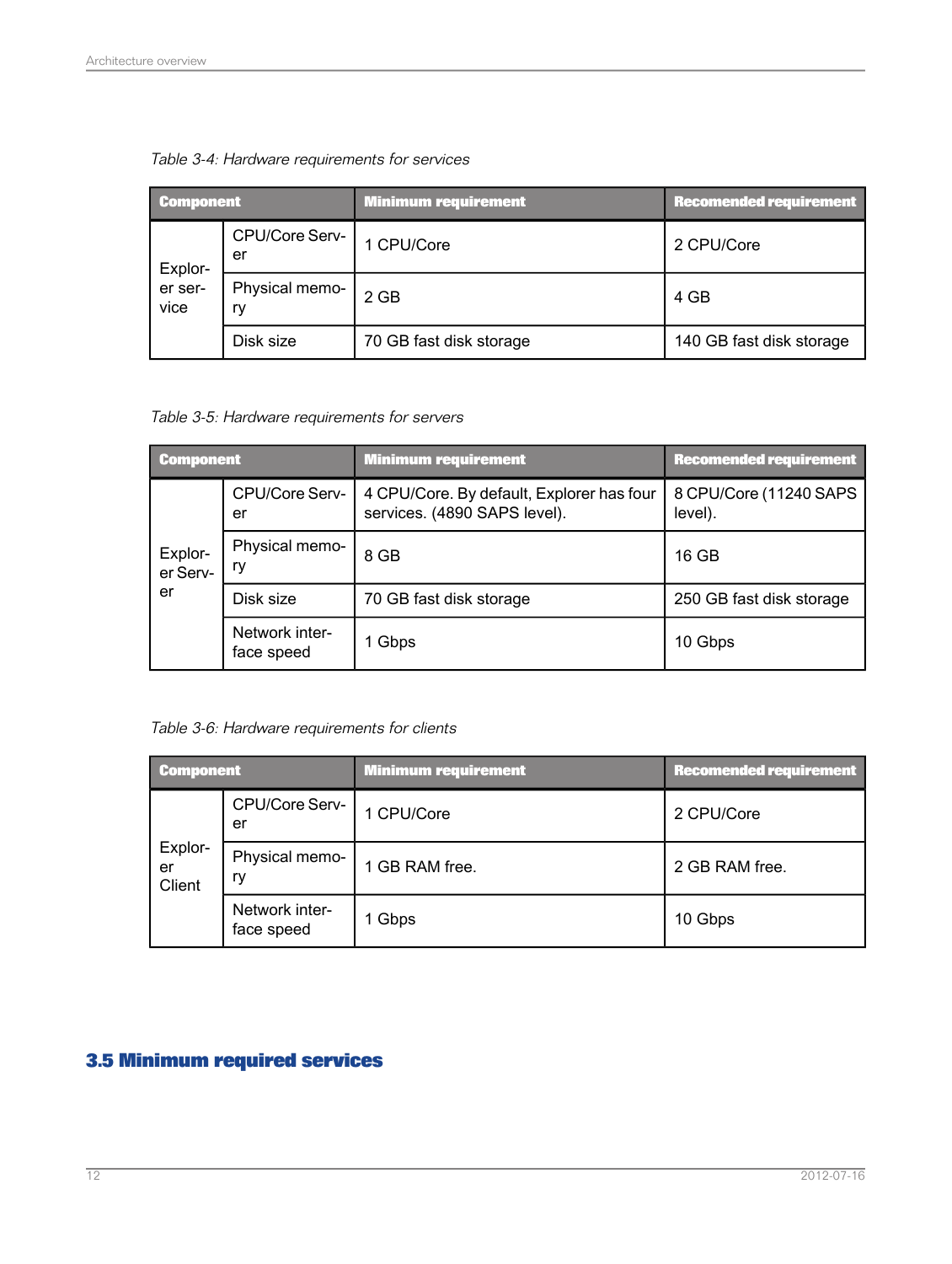| <b>Functional domain</b>               | <b>Minimum deployment</b>                                                                                                                                                     |
|----------------------------------------|-------------------------------------------------------------------------------------------------------------------------------------------------------------------------------|
| Web server/gateway                     | 1 instance                                                                                                                                                                    |
| <b>BusinessObjects En-</b><br>terprise | instance of:<br><b>CMS</b><br>۰<br><b>APS</b><br>۰<br>Input and output FRS<br>$\bullet$<br>Connection server<br>٠<br>Connection server 32<br>٠<br>WebIntelligence server<br>٠ |
| Explorer                               | 1 instance of Master, Indexing, Search, and Exploration servers.                                                                                                              |

The minimum required services for an Explorer deployment are the following:

## <span id="page-12-0"></span>**3.6 Functional domains**

The sizing information provided in this document is organized by three functional domains that represent the three most common usage types, or type of interaction performed by users:

| <b>Functional domains</b> | <b>Usage</b>                                                                                                                                                                                                                                       |
|---------------------------|----------------------------------------------------------------------------------------------------------------------------------------------------------------------------------------------------------------------------------------------------|
| Exploration               | Navigate, filter and drill values in an Explorer Information Space.                                                                                                                                                                                |
| Index generation          | Three types of index generation can occur:<br>Generate an index for a new or reconfigured Information Space. In the<br>case of Explorer 4.0 the third-party software component Lucene gener-<br>ates data and metadata.                            |
| Search                    | Two types of search action can occur:<br>On the Explorer Home page, search across Information Spaces for the<br>Information Spaces that include matches to the search string.<br>Search within an Explorer Information Space for a subset of data. |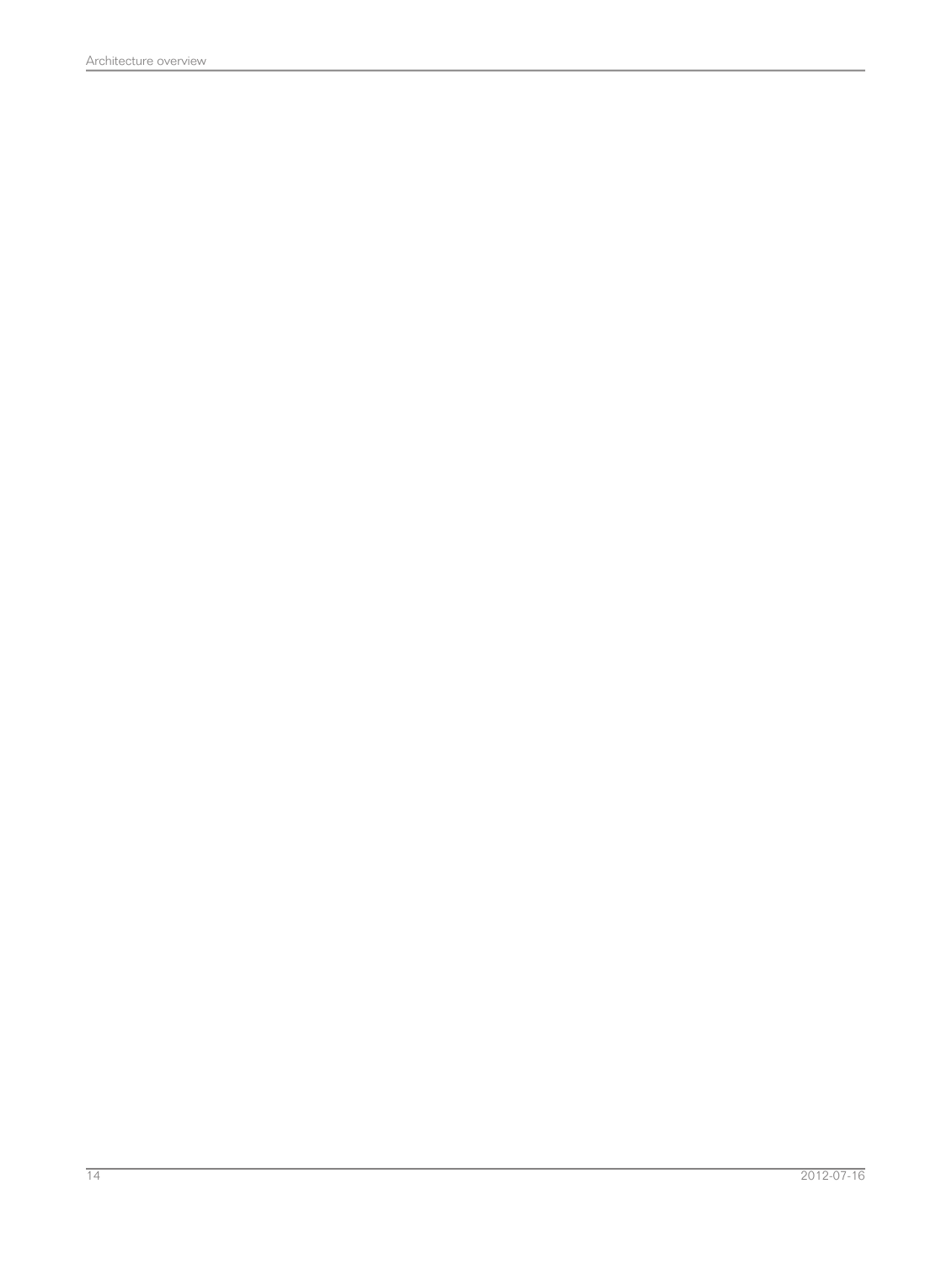# **Exploration sizing**

## <span id="page-14-1"></span><span id="page-14-0"></span>**4.1 Exploration sizing**

This section provides information to help you size your Explorer system so that acceptable performance is achieved when users perform exploration actions such as navigation, filter and drill, while interacting with Explorer Information Spaces.

## <span id="page-14-2"></span>**4.2 Sizing parameters for exploration**

The sizing guideline below shows the number of SAPS and memory needed for small, medium, and large sized information spaces for both gateway and Explorer. Explorer includes Master, Index, Search, and Exploration Services.

Information spaces sizes are defined as follows:

- Small: Lucene Information spaces (small = 100.000 cells)
- Medium: Lucene Information spaces (medium = 1.000.000 cells)
- Large: Lucene Information spaces (large = 10.000.000 cells)
- SAP HANA information spaces (large 10.000.000 cells)

For larger volume information spaces, it is recommended to add supplementary Exploration server instances. For example, the table Large considers 1 Exploration server for every 100 active users.

Contact your hardware vendor or SAP if you plan for more active users.

| <b>Number of</b><br>active<br><b>users</b> | <b>SAPS</b> |          | <b>Memory (GB)</b> |                 |                |                |       |  |
|--------------------------------------------|-------------|----------|--------------------|-----------------|----------------|----------------|-------|--|
|                                            | Gate<br>way | Explorer | Gate<br>way        | Explo<br>ration | Mas<br>ter     | Search         | Index |  |
| 50                                         | 600         | 1400     | $\overline{2}$     | $\overline{2}$  | $\overline{2}$ | $\overline{2}$ | 2     |  |
| 100                                        | 1200        | 2800     | $\overline{2}$     | 2               | 2              | 2              | 2     |  |

Table 4-1: Small information space sizing guideline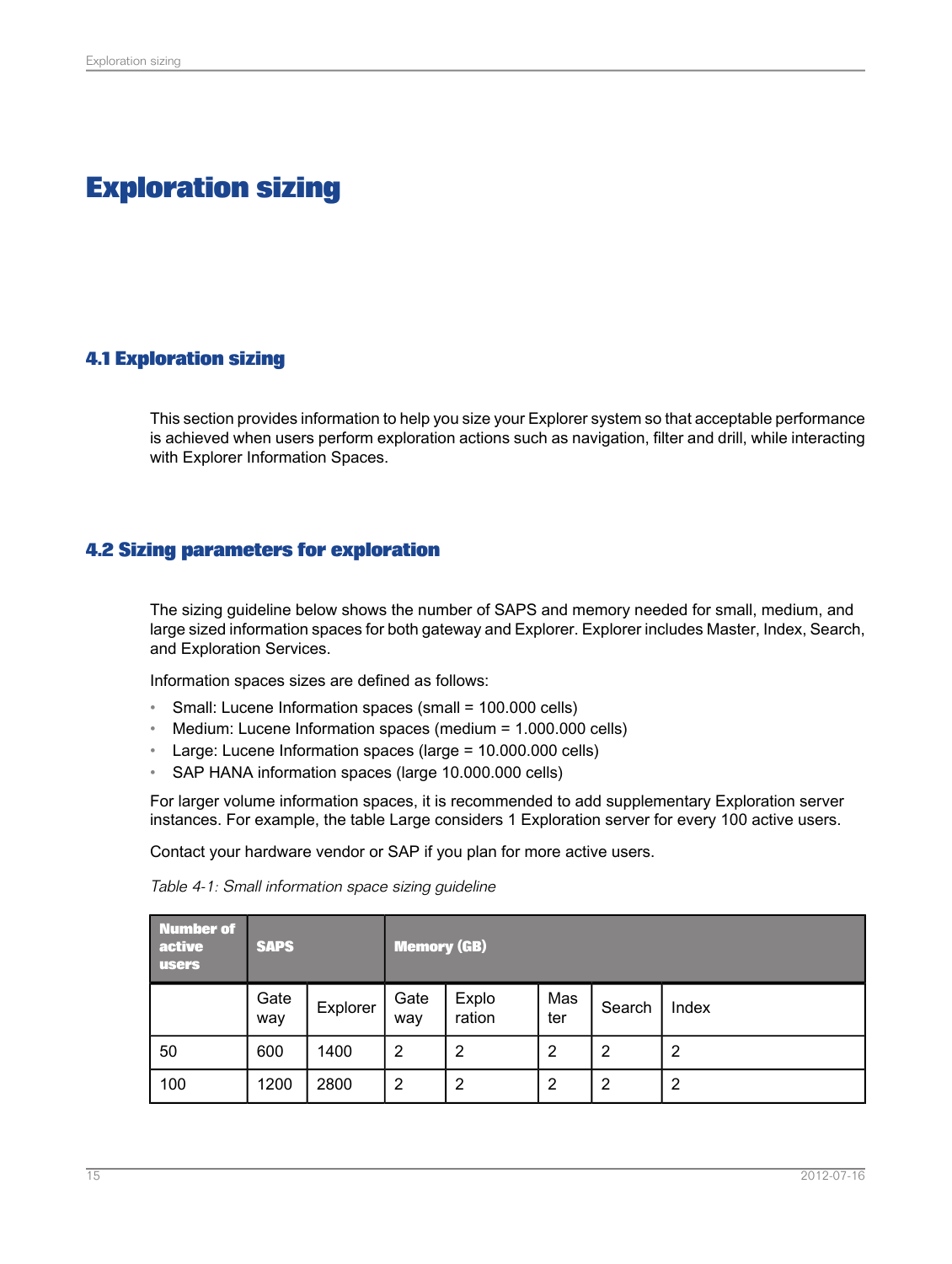| Number of<br>active<br><b>users</b> | <b>SAPS</b> |      | <b>Memory (GB)</b> |   |   |   |  |  |
|-------------------------------------|-------------|------|--------------------|---|---|---|--|--|
| 200                                 | 2400        | 5600 | ີ                  | 4 | ◠ | റ |  |  |
| 300                                 | 3600        | 8400 | ີ                  | 4 | ◠ | o |  |  |

#### **Note:**

For exploration, no disk or memory sizing is necessary for the Explorer component.

| Table 4-2: Medium information space sizing guideline |  |  |
|------------------------------------------------------|--|--|
|                                                      |  |  |

| <b>Number of</b><br>active<br><b>users</b> | <b>SAPS</b> |              | <b>Memory (GB)</b> |                 |                |                |                |  |
|--------------------------------------------|-------------|--------------|--------------------|-----------------|----------------|----------------|----------------|--|
|                                            | Gate<br>way | Explor<br>er | Gate<br>way        | Explo<br>ration | Master         | Search         | Index          |  |
| 50                                         | 600         | 3100         | $\overline{2}$     | $\overline{2}$  | $\overline{2}$ | $\overline{2}$ | $\overline{2}$ |  |
| 100                                        | 1200        | 6200         | $\overline{2}$     | $\overline{2}$  | $\overline{2}$ | $\overline{2}$ | $\overline{2}$ |  |
| 200                                        | 2400        | 12400        | $\overline{2}$     | 4               | $\overline{2}$ | $\overline{2}$ | $\overline{2}$ |  |
| 300                                        | 3600        | 18600        | $\overline{2}$     | 4               | $\overline{2}$ | $\overline{2}$ | 2              |  |

Table 4-3: Large information space sizing guideline

| <b>Number of</b><br>active<br><b>users</b> | <b>SAPS</b> |              | <b>Memory (GB)</b> |                 |                |                |                |  |
|--------------------------------------------|-------------|--------------|--------------------|-----------------|----------------|----------------|----------------|--|
|                                            | Gate<br>way | Explor<br>er | Gate<br>way        | Explo<br>ration | Mas<br>ter     | Search         | Index          |  |
| 50                                         | 600         | 9550         | $\overline{2}$     | 4               | $\overline{2}$ | $\overline{2}$ | 4              |  |
| 100                                        | 1200        | 19100        | $\overline{2}$     | 4               | $\overline{2}$ | $\overline{2}$ | 4              |  |
| 200                                        | 2400        | 38200        | $\overline{2}$     | 8               | $\overline{2}$ | $\overline{2}$ | $\overline{4}$ |  |
| 300                                        | 3600        | 57300        | $\overline{2}$     | 12              | $\overline{2}$ | $\overline{2}$ | 4              |  |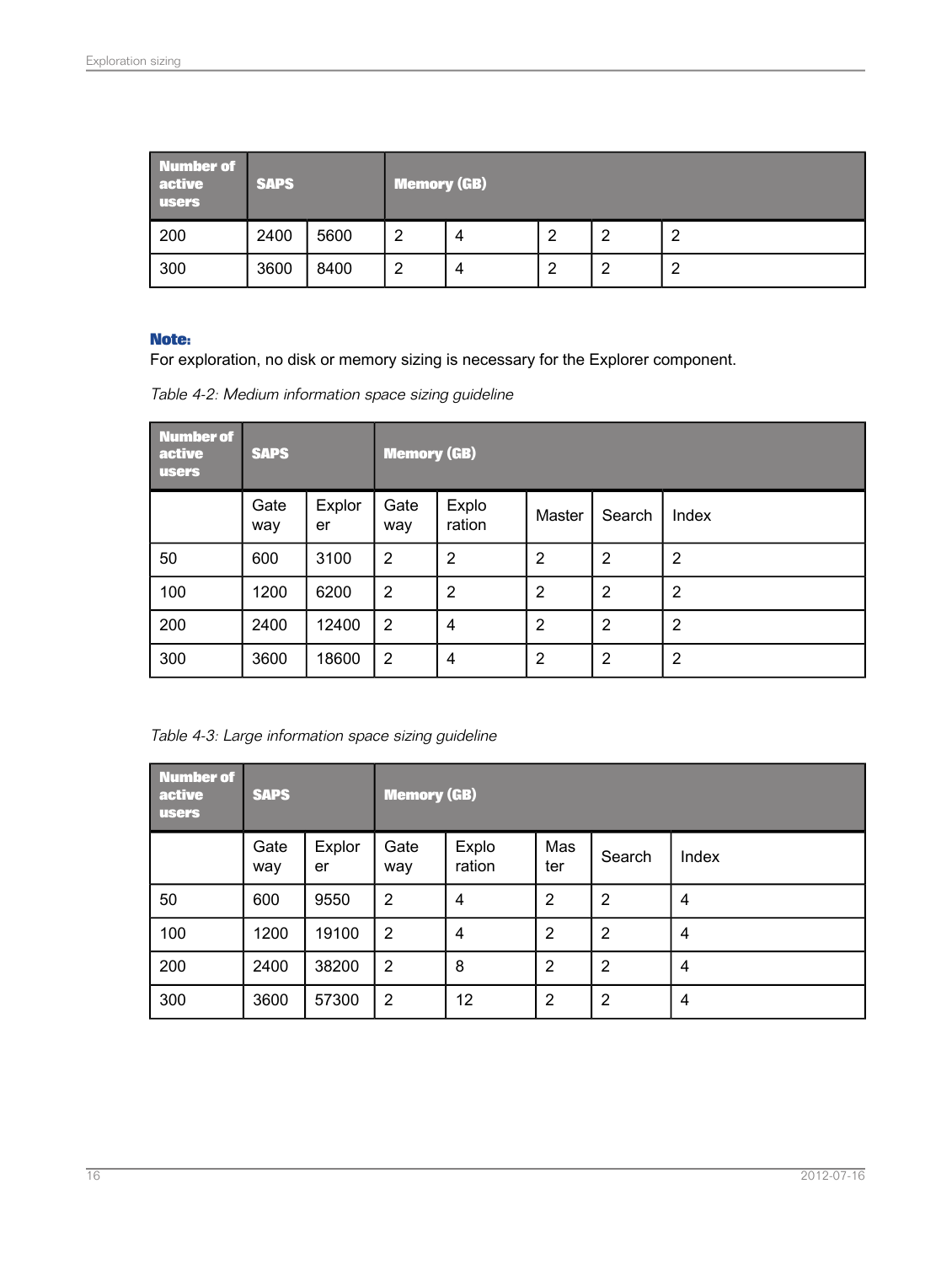| <b>Number</b><br>of ac-<br>tive<br><b>users</b> | <b>SAPS</b> |                  | <b>Memory (GB)</b> |                |                 |                |                |                         |                     |
|-------------------------------------------------|-------------|------------------|--------------------|----------------|-----------------|----------------|----------------|-------------------------|---------------------|
|                                                 | Gate<br>way | Ex<br>plor<br>er | <b>HANA</b>        | Gate<br>way    | Explo<br>ration | Mas<br>ter     | Search         | In.<br>dex              | <b>HANA</b>         |
| 50                                              | 600         | 1700             | 3100               | $\overline{2}$ | $\overline{2}$  | $\overline{2}$ | $\overline{2}$ | 4                       |                     |
| 100                                             | 1200        | 3400             | 6200               | $\overline{2}$ | $\overline{2}$  | $\overline{2}$ | $\overline{2}$ | $\overline{\mathbf{4}}$ | See SAP HANA Sizing |
| 200                                             | 2400        | 6800             | 12400              | 2              | 4               | $\overline{2}$ | $\overline{2}$ | 4                       | guide               |
| 300                                             | 3600        | 10200            | 18600              | 2              | 4               | $\overline{2}$ | $\overline{2}$ | 4                       |                     |

Table 4-4: SAP HANA Large information space sizing quideline

#### **Note:**

The numbers are based on the assumptions described previously and are subject to vary when the assumptions are different. HANA's resource consumption could have a specific impact depending on the structure of the cube on which an information space is built. Refer to the HANA Sizing Guide for the HANA specific information.

## <span id="page-16-0"></span>**4.3 Exploration input types**

There are three exploration input (user-interaction) types performed when users have a session open in Explorer:

- Open: open an Information Space
- Search: search inside an already opened Information Space for a specific sub-set of data.
- <span id="page-16-1"></span>• Navigate: navigate the data in an Information Space. This action is also described as "drill" or "filter".

#### **4.4 Load per component during exploration**

This section describes the load for each functional domain by component.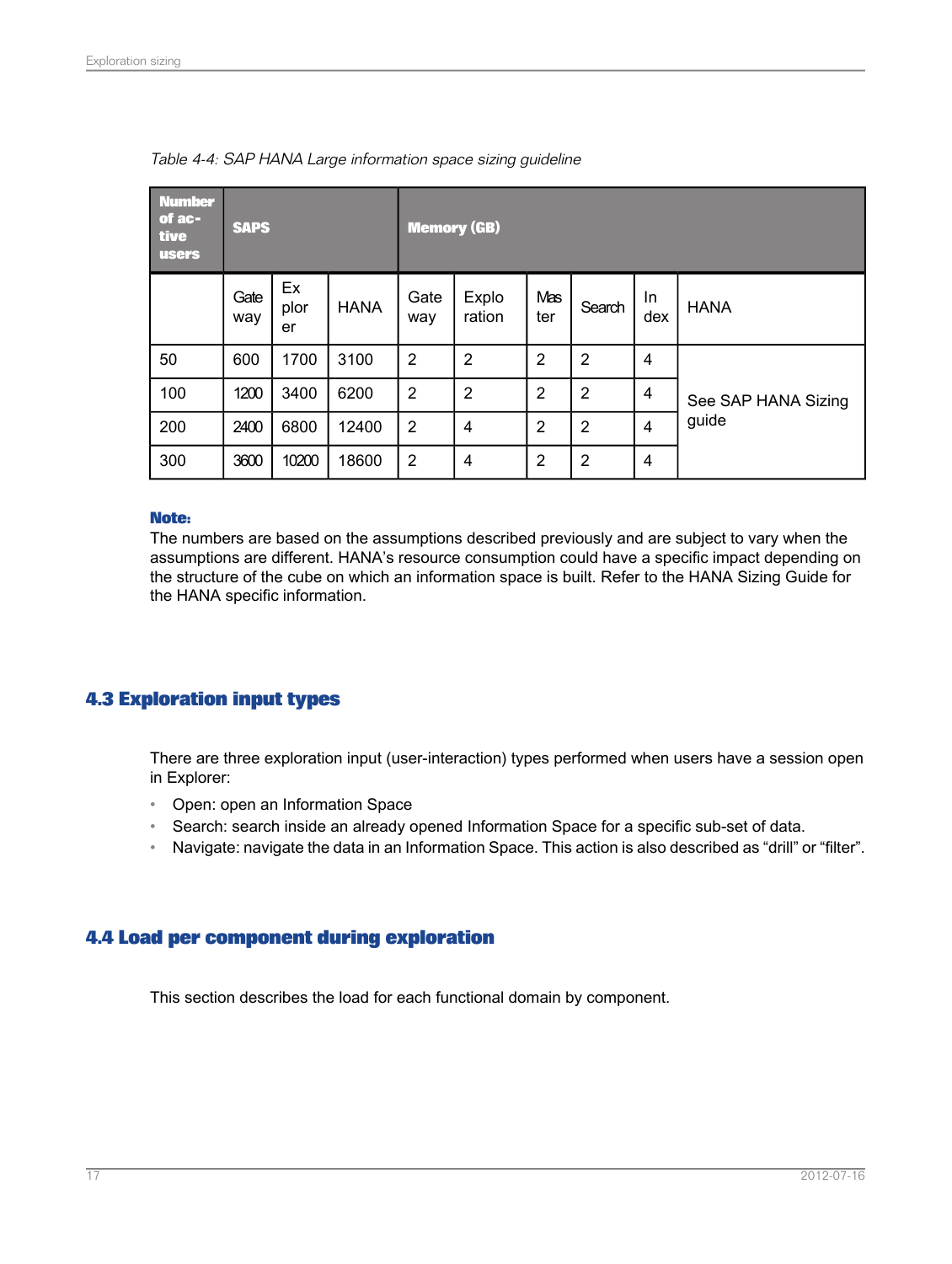## <span id="page-17-0"></span>**4.4.1 Open**

Load for the Open action during exploration:

| <b>Component</b> | <b>Load</b>                                                                                                                                                                                                                                                                                                                                                                                                                                                                                                                                                                                                                                                                                                                                                          |
|------------------|----------------------------------------------------------------------------------------------------------------------------------------------------------------------------------------------------------------------------------------------------------------------------------------------------------------------------------------------------------------------------------------------------------------------------------------------------------------------------------------------------------------------------------------------------------------------------------------------------------------------------------------------------------------------------------------------------------------------------------------------------------------------|
| Explorer         | If the user uses Search to retrieve and open an Information Space, this<br>launches a Search command and puts load on the Search services.<br>If the user clicks on a bookmark to a specific exploration view of an Information<br>Space, this launches multiple filter commands to retrieve that specific explo-<br>ration view, which puts load on the Exploration services.<br>Retrieving the data to the Information Space launches the command to connect<br>to the specified data provider, for example the specific BusinessObjects uni-<br>verse or BWA index, and puts load on the Exploration services.<br>Generating the chart launches the visualization command and the best chart<br>recommendation command and puts load on the Exploration services. |
| SAP HANA         | For Explorer Accelerated Version, it is the initial exploration of an Information<br>Space that causes the complete dataset of an InfoCube to be scanned. Scanning<br>the complete dataset is the most expensive type of navigation.                                                                                                                                                                                                                                                                                                                                                                                                                                                                                                                                 |

## <span id="page-17-1"></span>**4.4.2 Search**

Load for the Search action during exploration:

| <b>Component</b> | <b>Load</b>                                                                                                       |
|------------------|-------------------------------------------------------------------------------------------------------------------|
| Explorer         | Searching values within an Information Space puts load on the Explorer<br>Exploration services.                   |
|                  | Note:<br>Using search on the Home page puts load on the Explorer Search services.                                 |
| <b>SAP HANA</b>  | For Explorer Accelerated Version, searching on the Home page or in an<br>Information Space puts load on SAP HANA. |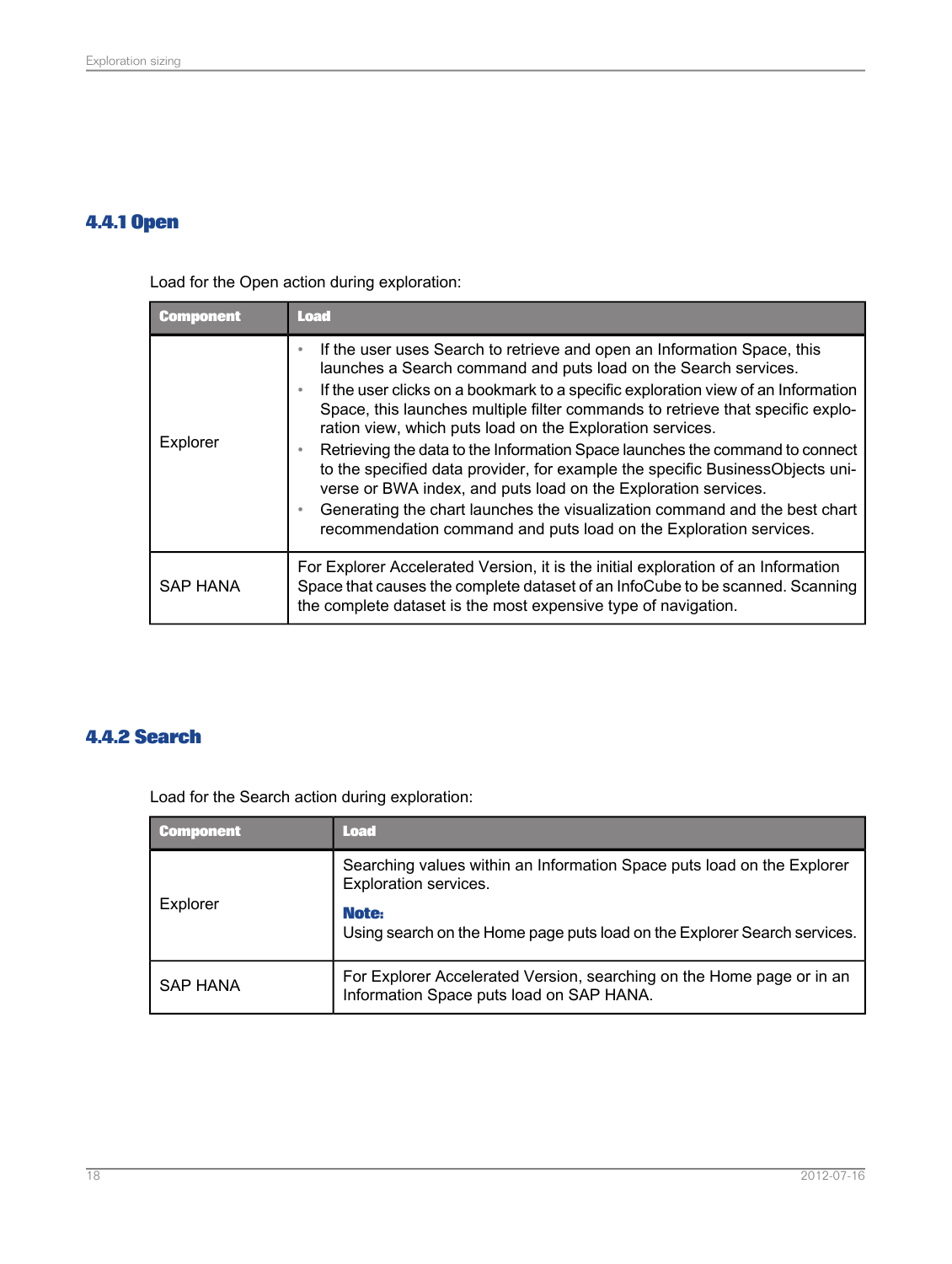## <span id="page-18-0"></span>**4.4.3 Navigate**

Load for the Navigate action during exploration:

| <b>Component</b> | <b>Load</b>                                                                                                                                                                                                       |
|------------------|-------------------------------------------------------------------------------------------------------------------------------------------------------------------------------------------------------------------|
|                  | Selecting a value from one of the facets of the Information Space as a filter value<br>or to drill down into the next level of details puts load on the Explorer Exploration<br>services.                         |
| Explorer         | Note:<br>Although there are other types of navigation actions, for example export of data,<br>or switching to table views, we have restricted our sizing considerations to these<br>most common navigation steps. |
| <b>SAP HANA</b>  | Naviation in accelerated version has the same cost as navigation in a small<br>Lucene information space. Refer to the SAP HANA documentation for sizing and<br>performance information Hana Docupeidia            |

## <span id="page-18-1"></span>**4.5 Exploration user profiles**

We have defined three usage profiles based on the typical usage patterns of users performing exploration actions. Each profile is associated with specific load patterns, in order to help customers size their CPU:

| User profile              | <b>Load patterns during exploration</b>                                                                                                                                                                                                                                                                                                                                                                                                                                                                                                                                                                                                        |
|---------------------------|------------------------------------------------------------------------------------------------------------------------------------------------------------------------------------------------------------------------------------------------------------------------------------------------------------------------------------------------------------------------------------------------------------------------------------------------------------------------------------------------------------------------------------------------------------------------------------------------------------------------------------------------|
| Information con-<br>sumer | The Information Consumer is a business user who uses Explorer occasionally<br>to obtain very specific information via a well defined search path. These users<br>access a limited number of Information Spaces via bookmarks to specific<br>exploration views. Their business need is to view the updated values on fa-<br>miliar data sets. The number of navigations (clicks) for this type of user is<br>low; we assume an average total of 10 clicks per hour. The predominant type<br>of navigation performed by this user is adding filters and drilling down on<br>values. (On a typical user base, 70% active users fit this profile.) |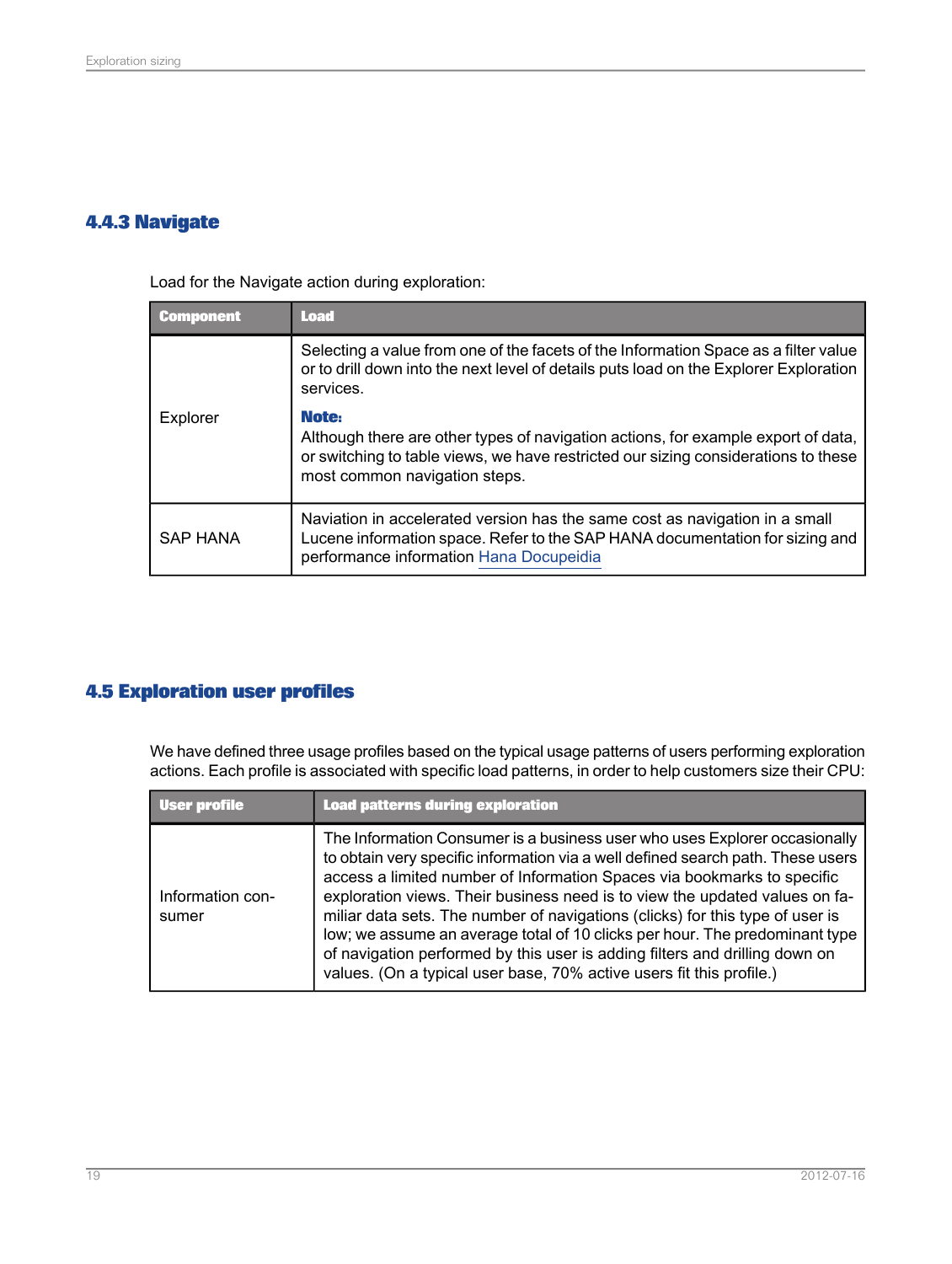| <b>User profile</b> | <b>Load patterns during exploration</b>                                                                                                                                                                                                                                                                                                                                                                                                                                                                                                                                                                                                                                                                                    |
|---------------------|----------------------------------------------------------------------------------------------------------------------------------------------------------------------------------------------------------------------------------------------------------------------------------------------------------------------------------------------------------------------------------------------------------------------------------------------------------------------------------------------------------------------------------------------------------------------------------------------------------------------------------------------------------------------------------------------------------------------------|
| Executive user      | The Executive User is a business user who uses Explorer frequently to perform<br>basic analysis. These users access a small number of distinct Information<br>Spaces via Search. Their business need is to obtain a personalized view of<br>the overall data set. For this reason, these users perform significantly more<br>navigations per hour than the Information Consumer; we assume an average<br>total of 150 clicks per hour. The predominant type of navigation action per-<br>formed by this user is searching for values, applying filters and performing<br>drill analysis. (On a typical user base, 25% active users fit this profile).                                                                      |
| Expert user         | The Expert User is a business user who uses Explorer daily to perform ad-<br>vanced analysis. These users access a high number of distinct Information<br>Spaces via Search. Their business need is to provide deep analytical insight<br>into a wide range of corporate data and to share their analyses with business<br>collaborators. The number of navigations (clicks) for this type of user is high;<br>we assume an average total of 300 clicks per hour. The predominant type of<br>navigation action performed by this user is searching for Information Spaces<br>and values, applying multiple filters and performing extensive drill analysis.<br>(On a typical user base, 5% active users fit this profile). |

#### **Note:**

These profiles are provided as an example and may differ from the specific usage patterns across your deployment.

## <span id="page-19-0"></span>**4.6 User interaction and activity level by user profile**

The following matrix is used to define the share of each of the interaction types, along with the click frequencies, for each of the user profiles:

| <b>User profile</b>     | <b>Click frequency (clicks/h)</b> |    | <b>Exploration and Search   Open Information Space</b> |
|-------------------------|-----------------------------------|----|--------------------------------------------------------|
| Information<br>consumer | 10                                | 70 | 10                                                     |
| Executive<br>user       | 150                               | 50 | 20                                                     |
| Expert user             | 300                               | 30 | 30                                                     |

Experience with standard Explorer users has shown that an average distribution of business users according to the above user scenarios is approximately 70% : 25% : 5% (Information Consumers : Executive Users : Expert Users).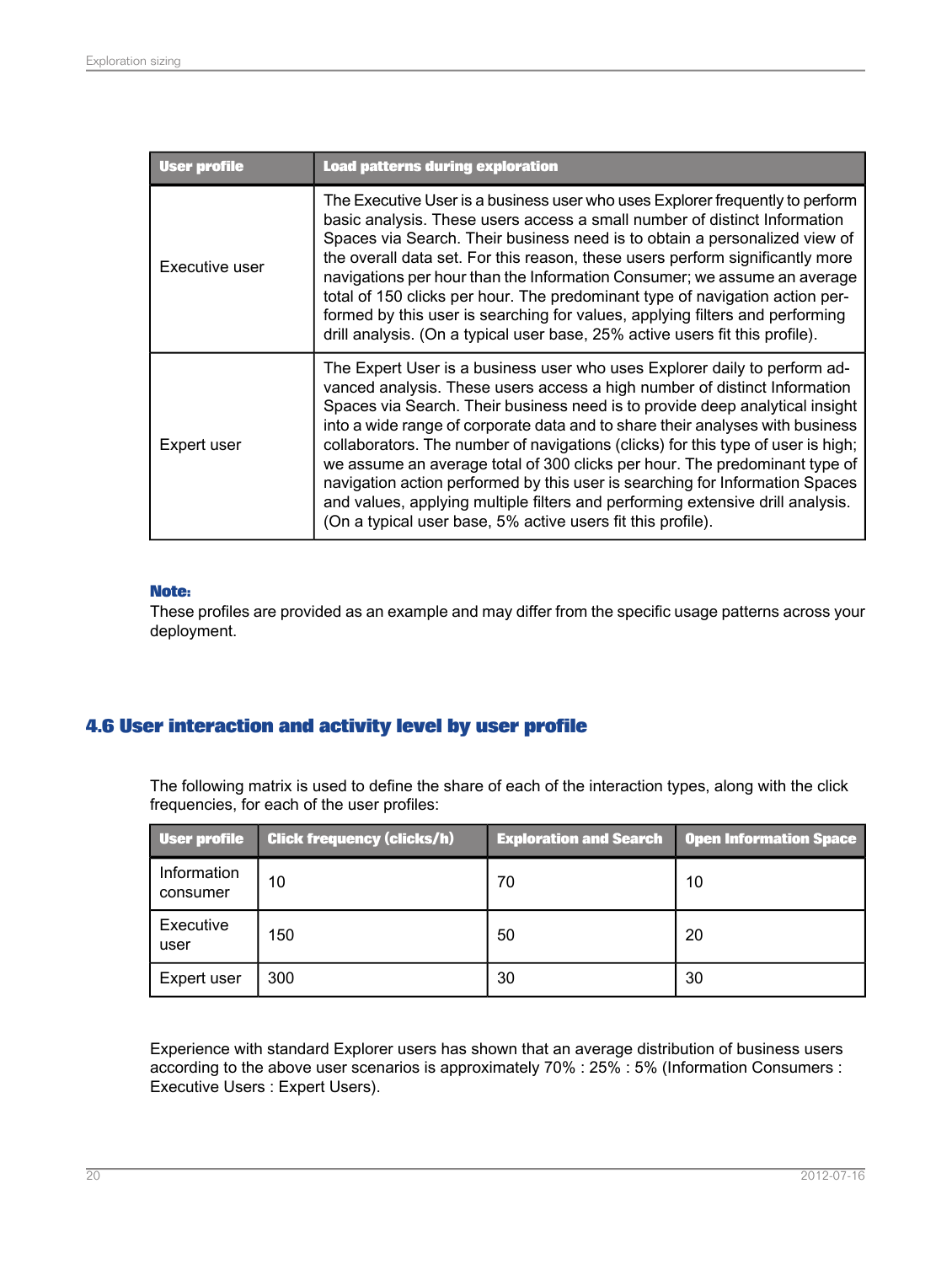#### **Note:**

The distribution of users into user scenarios as well as the distribution of navigation step types within the user scenarios can be changed at any time, should more specific information from customers be available.

#### <span id="page-20-0"></span>**4.7 Sizing example: SAPS by information space size**

It is assumed that there are 100 active users interacting with Information Spaces of variable size and complexity, based on BusinessObjects universes (Lucene) and BWA indexes. There is an average think time of 30 seconds between each navigation action. The performance requirement is a response time of less than 5 seconds per click.

![](_page_20_Figure_5.jpeg)

This chart describes the SAPS necessary for the Explorer backend, Explorer web tier/gateway for the following example scenario: 150 clicks / h per user : 20% open Information Spaces; 30% search in Information Spaces; 50% drill down.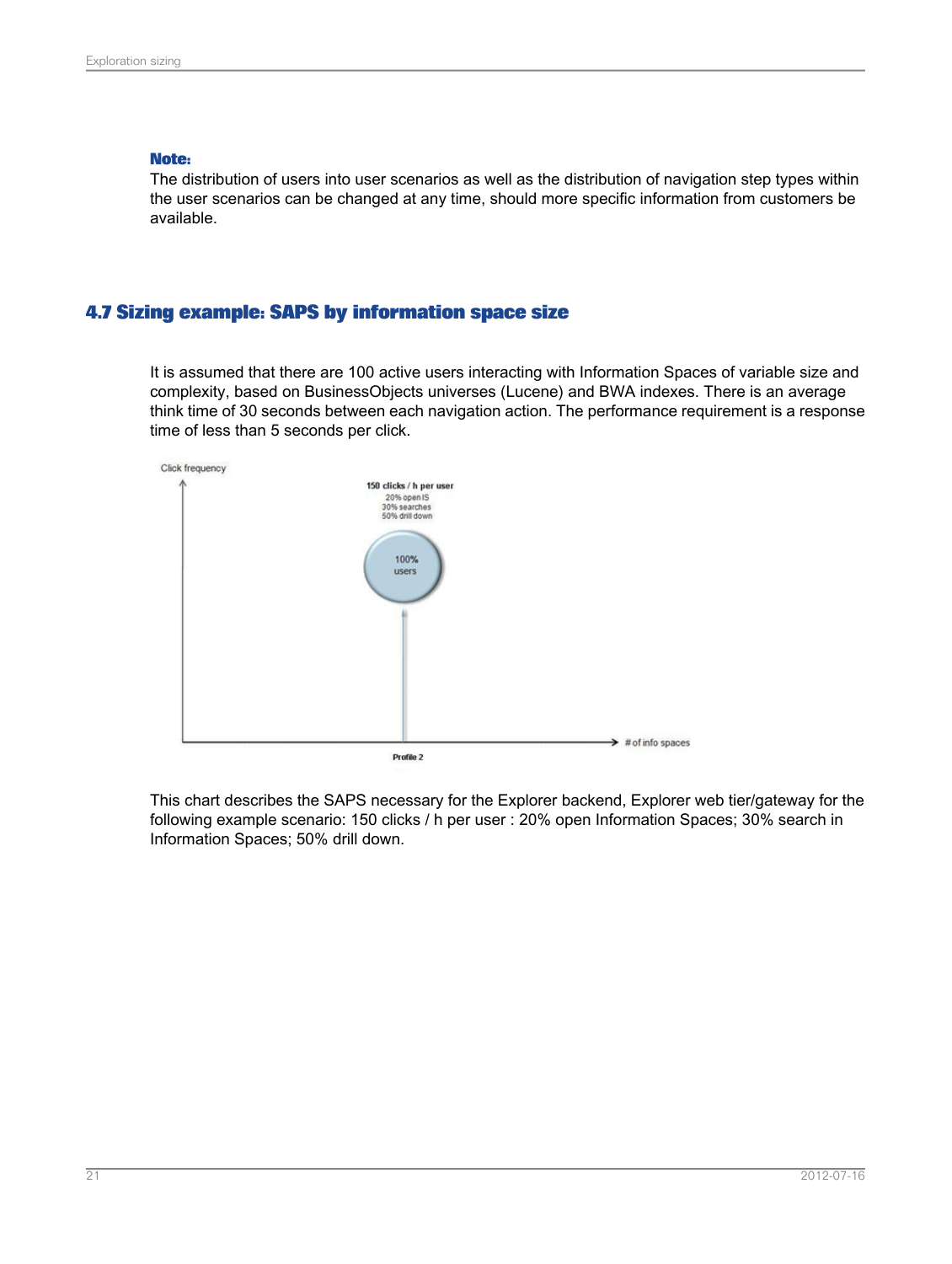![](_page_21_Figure_1.jpeg)

## <span id="page-21-0"></span>**4.8 Sizing example: SAPS by user profile**

It is assumed that there are 100 active users interacting with Information Spaces of variable size and complexity, based on BusinessObjects universes and BWA indexes.

There is an average think time of 30 seconds between each navigation action or click. The performance requirement is a response time of less than 5 seconds per click.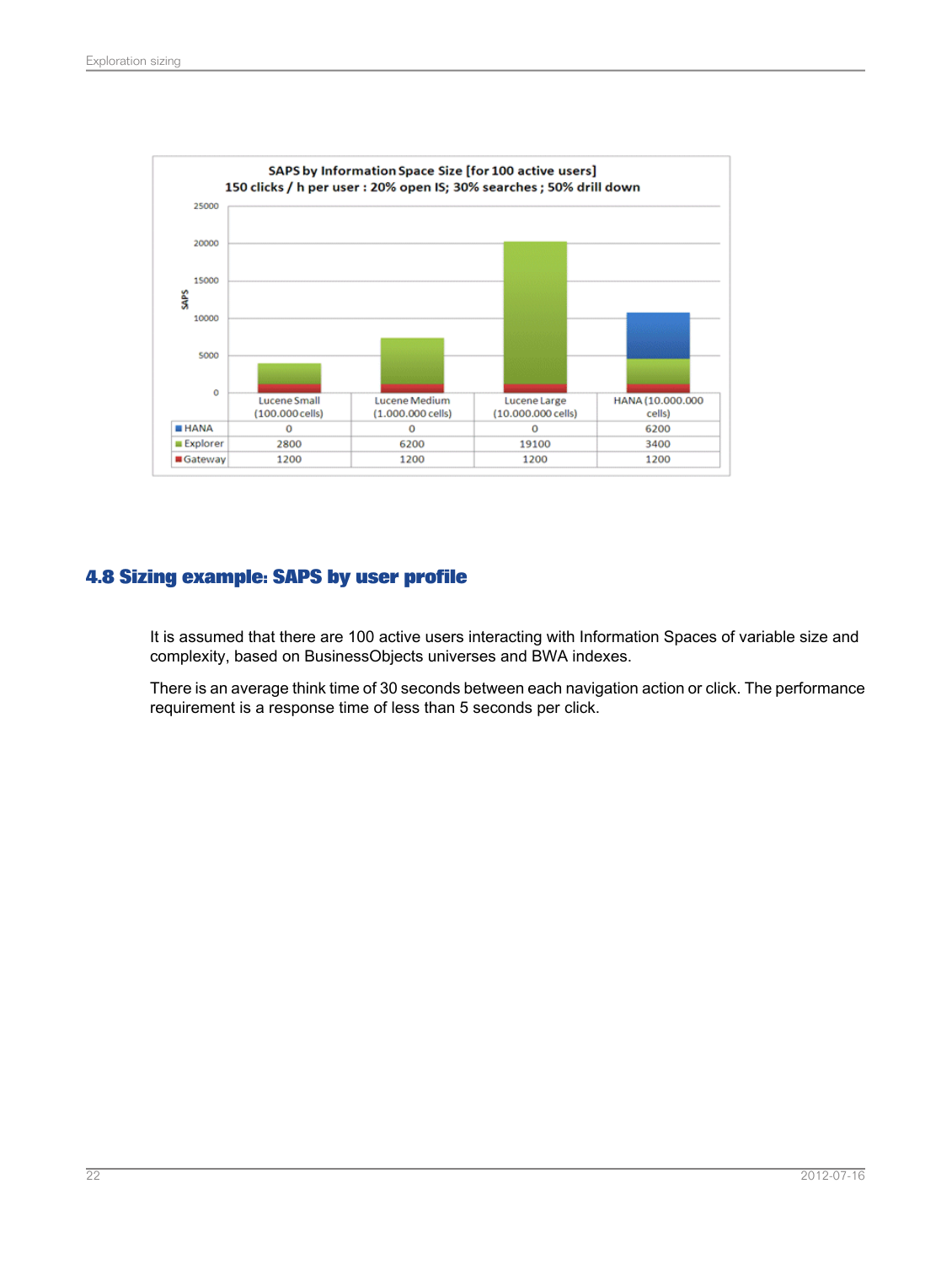![](_page_22_Figure_1.jpeg)

This example is based on the following scenarios:

- Scenario 1: 70% of users are Information Consumers/
- Scenario 2: 25% of users are Executive Users.
- Scenario 3: 5% are Expert Users.

![](_page_22_Figure_6.jpeg)

## <span id="page-22-0"></span>**4.9 Sizing example: Exploration of Excel spreadsheets**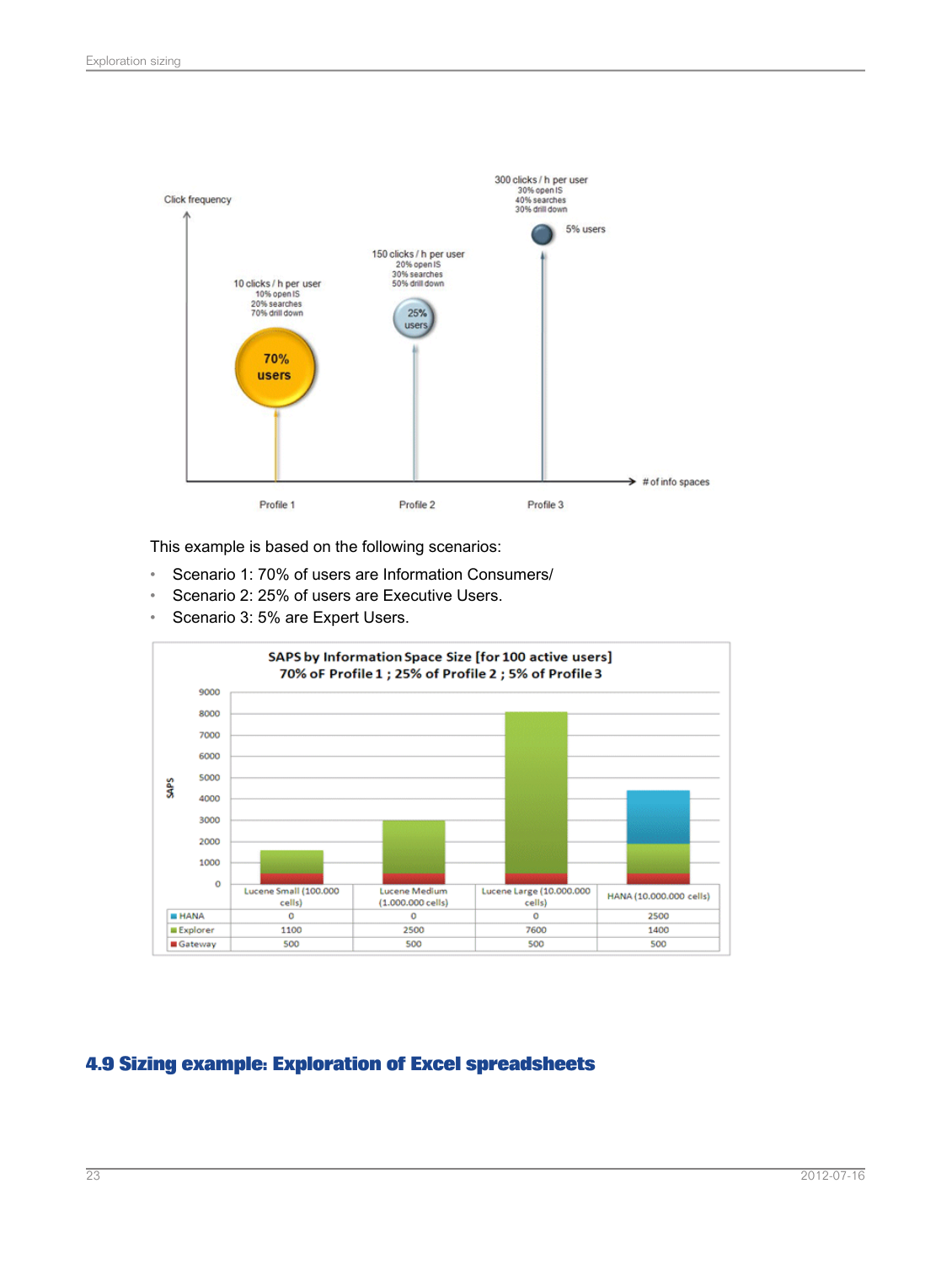Uploading an Excel spreadsheet as a data provider for an Explorer Information Space causes an index to be generated before the Information Space can be explored.

The SAPS required for index generation or exploration of an Excel data source stored in the BusinessObjects Enterprise CMC is equal to the SAPS required for universe data sources (for the same data volume). For example: SAPS (Universe 100.000 cells) = SAPS (Excel 100.000 cells) for index generation or exploration.

#### **Note:**

The maximum number of uploads that can be done concurrently is 30 by default. If more than 30 uploads are performed concurrently, then the requests are queued. If you wish to increase this value you can either modify the parameter using the CMC (for full information, refer to the SAP BusinessObjects Explorer Administrator's Guide) or add additional Indexing services to your deployment.

Once an index has been generated, it is stored for duration specified in the polestar.service.properties file. Once the defined duration has expired, the bookmark is removed from the disk. The storage duration can be modified by changing the bookmark validity parameter using the Manage > Applications menu in the CMC. For full information, refer to the SAP BusinessObjects Explorer Administrator's Guide.

#### **Example:**

Example of SAPS for Excel upload:

![](_page_23_Figure_8.jpeg)

#### <span id="page-23-0"></span>**4.10 Sizing of exploration views**

When you plan to deploy Exploration Views, it is recommended that you multiply by 2.5 times the SAPS indicated for the Exploration Sizing.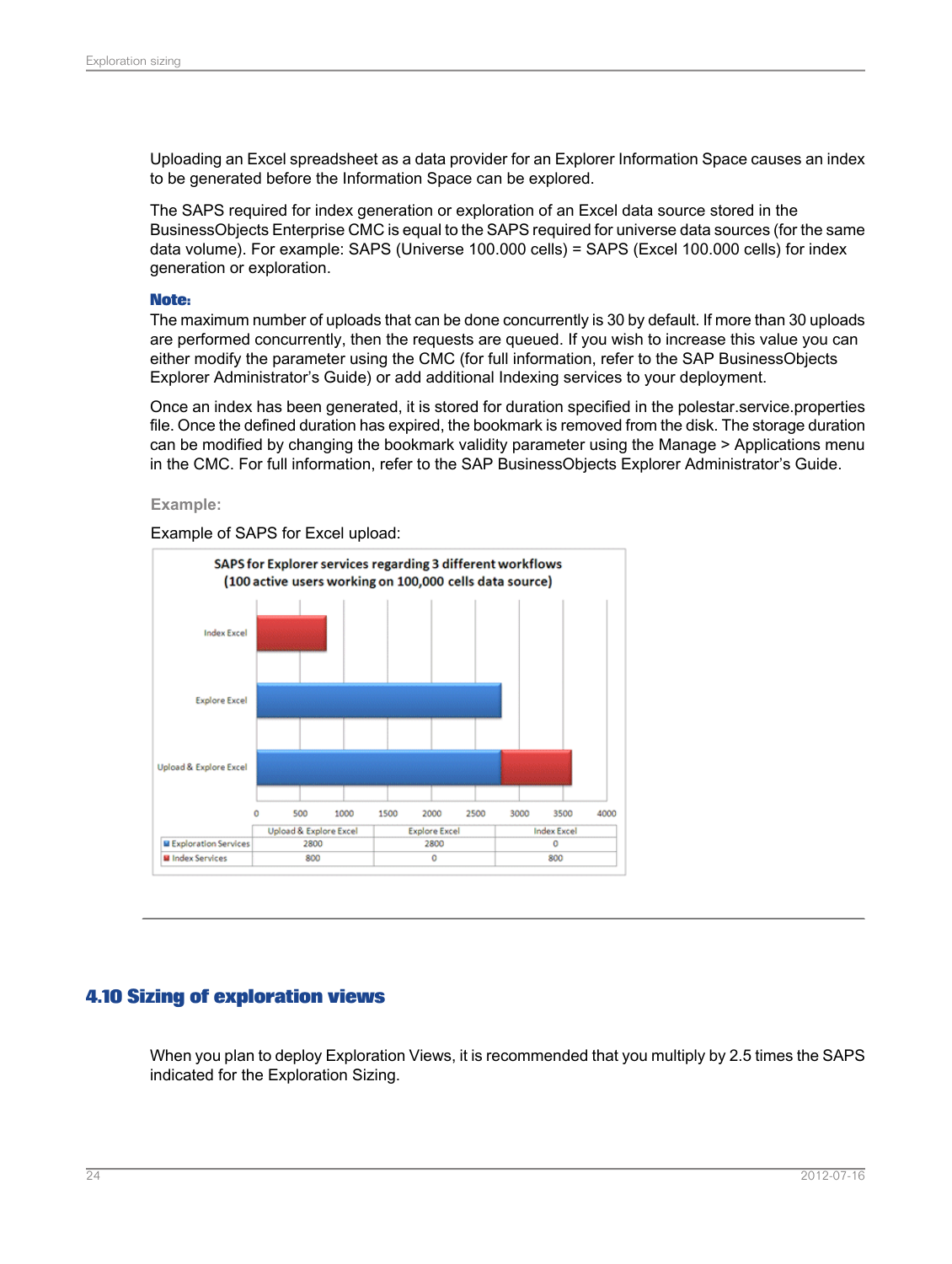# **Index generation sizing**

### <span id="page-24-1"></span><span id="page-24-0"></span>**5.1 Index generation sizing**

This section provides information to help you size your Explorer system so that acceptable performance is achieved when users perform actions to generate indexes. These indexes are consumed by Explorer Information Spaces.

## <span id="page-24-2"></span>**5.2 Sizing guidelines for index generation**

The following table gives sizing guidelines for index generation on a universe based data source.

| Table 5-1: Guideline: Index generation with Explorer |  |  |
|------------------------------------------------------|--|--|
|------------------------------------------------------|--|--|

| <b>No.cells</b> | <b>Data</b><br>vol<br>(MB) | <b>SAPS (per job)</b> |                                               | <b>Memory (GB)</b> |                 |                | <b>Disk</b><br>(MB/in-<br>dex) | Estimat-<br>ed<br>elapse<br>time<br>$^*$ (Min-<br>utes) |                |
|-----------------|----------------------------|-----------------------|-----------------------------------------------|--------------------|-----------------|----------------|--------------------------------|---------------------------------------------------------|----------------|
|                 |                            | Index<br>server       | Other<br>Explor-<br>er ser-<br>vices<br>(sum) | Index<br>server    | Explo<br>ration | Search         | Master                         |                                                         |                |
| 100,000         | $\overline{2}$             | 5                     | ~10                                           | $\overline{2}$     | $\overline{2}$  | $\overline{2}$ | $\overline{2}$                 | 42                                                      | 1              |
| 1,000,000       | 20                         | 25                    | ~10                                           | $\overline{2}$     | $\overline{2}$  | $\overline{2}$ | $\overline{2}$                 | 180                                                     | $\overline{2}$ |
| 10000,000       | 200                        | 250                   | $50$                                          | 4                  | 4               | $\overline{2}$ | $\overline{2}$                 | 150                                                     | $\overline{7}$ |

\* Based on a 4890 SAPS machine.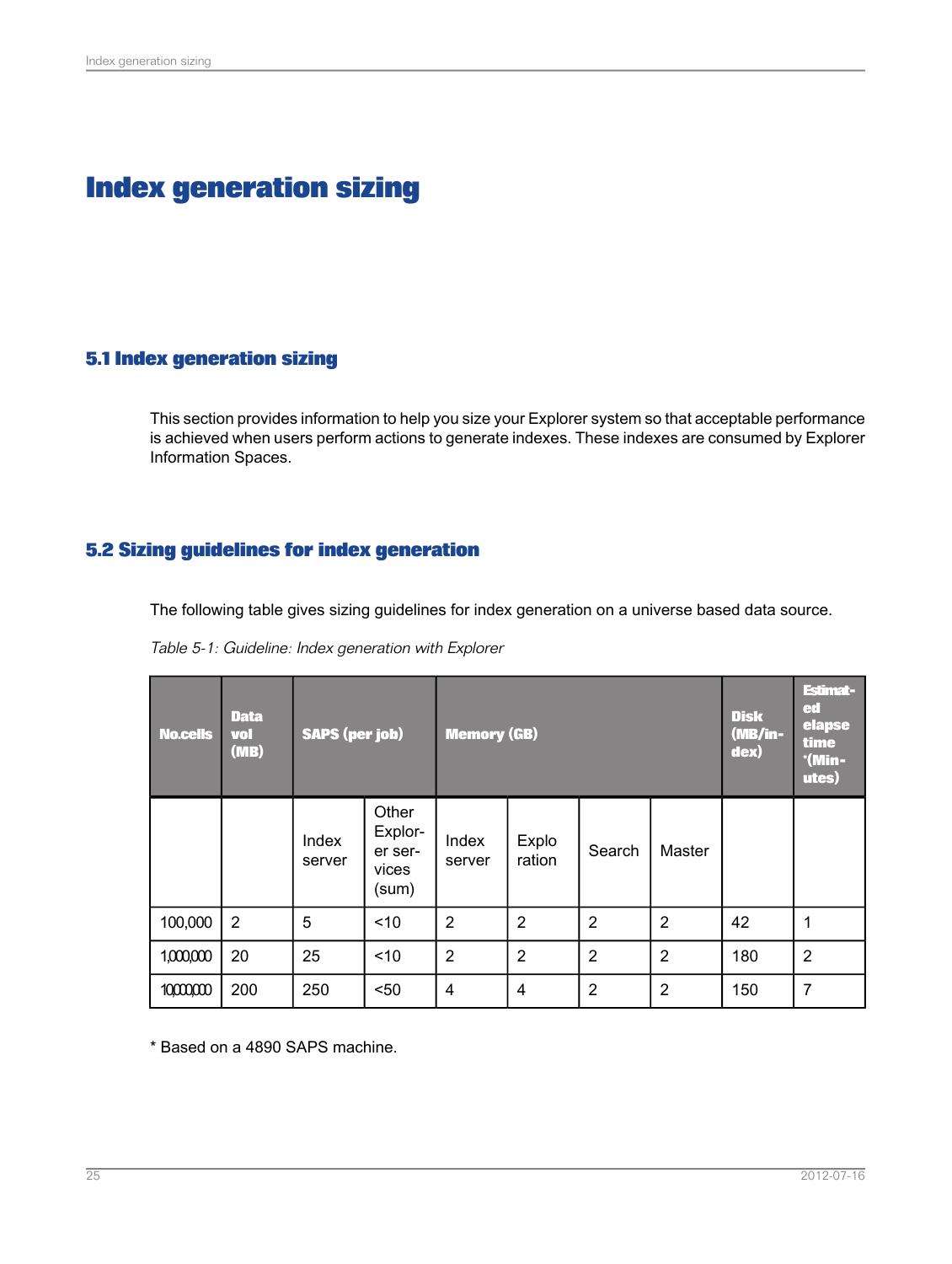## <span id="page-25-0"></span>**5.2.1 Index generation input types**

Indexes are created by the following components:

Generate an index for a new Information Space:

| <b>For this Explorer version</b>    |                                                                                    |
|-------------------------------------|------------------------------------------------------------------------------------|
| Explorer 4.0 x                      | Data and metadata are indexed with the third-party software compo-<br>nent Lucene. |
| <b>Explorer Accelerated version</b> | Data and metadata is indexed using SAP HANA technolgy.                             |

Explorer index generation requests are queued up until an Indexing service is available.

The following input parameters, regarding data complexity, impact sizing for index generation:

- The number of facets (or dimensions, characteristics)
- The number of distinct values in each facet
- The number of measures (or key figures)
- The number of records in the fact table.

#### **Note:**

The upload Excel action also initiates an indexation. In this specific case indexations are processed in parallel instead of being queued.

#### <span id="page-25-1"></span>**5.2.2 Load on Explorer during index generation**

• Load on Explorer:

| Sizing domain | <b>Description</b>                                                                                                                                                                                                                                                                                                                                                                                                                                                                                                                                                                                                                                                                    |
|---------------|---------------------------------------------------------------------------------------------------------------------------------------------------------------------------------------------------------------------------------------------------------------------------------------------------------------------------------------------------------------------------------------------------------------------------------------------------------------------------------------------------------------------------------------------------------------------------------------------------------------------------------------------------------------------------------------|
| CPU sizing    | CPU sizing of the Explorer component for indexing stresses the Indexing ser-<br>vices, as well as having a smaller impact on the Exploration and Search ser-<br>vices during the final phase of indexation when the index is replicated by these<br>two services. Only one Indexing job can be processed per Indexing service at<br>any given time, so Indexing requests are queued up until an Indexing service<br>is available. The complexity of the Information Spaces being indexed also im-<br>pacts the load here. For example, the number of facets (dimensions or char-<br>acteristics), the number of hierarchies and their structure, or the number of<br>distinct values. |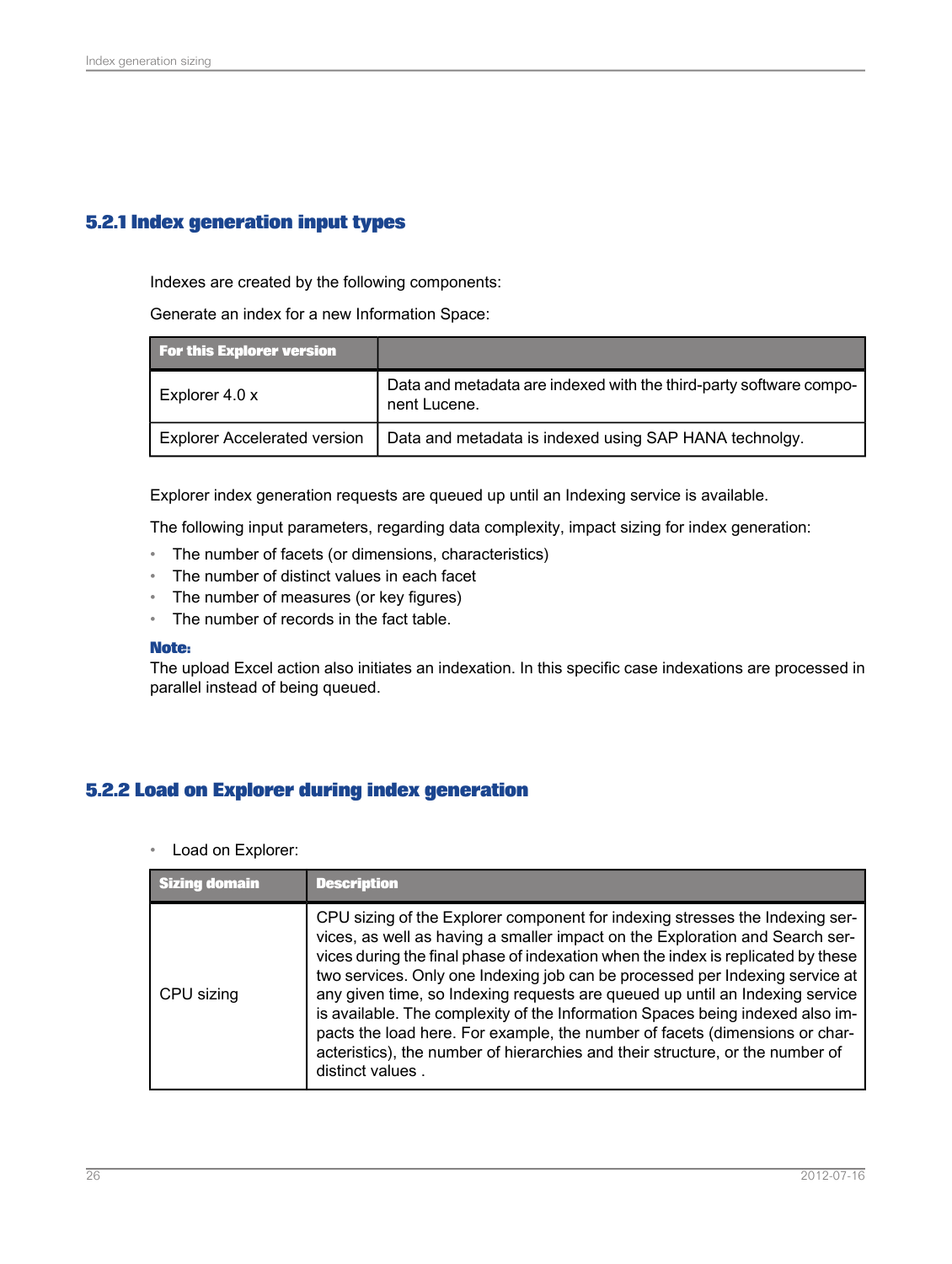| <b>Sizing domain</b> | <b>Description</b>                                                                                                                                                                                                                                                                                                                                                                                                                                         |
|----------------------|------------------------------------------------------------------------------------------------------------------------------------------------------------------------------------------------------------------------------------------------------------------------------------------------------------------------------------------------------------------------------------------------------------------------------------------------------------|
| Disk sizing          | Disk sizing is proportional in relation to the size of the source data being in-<br>dexed. The following files are generated to disk during index generation:<br>one principal fact table<br>as many pre-aggregated fact tables as there are facets<br>Lucene generates an index of the facet values for each facet in the Infor-<br>mation Space<br>each distinct value in each facet is mapped in memory during the duration<br>of the index generation. |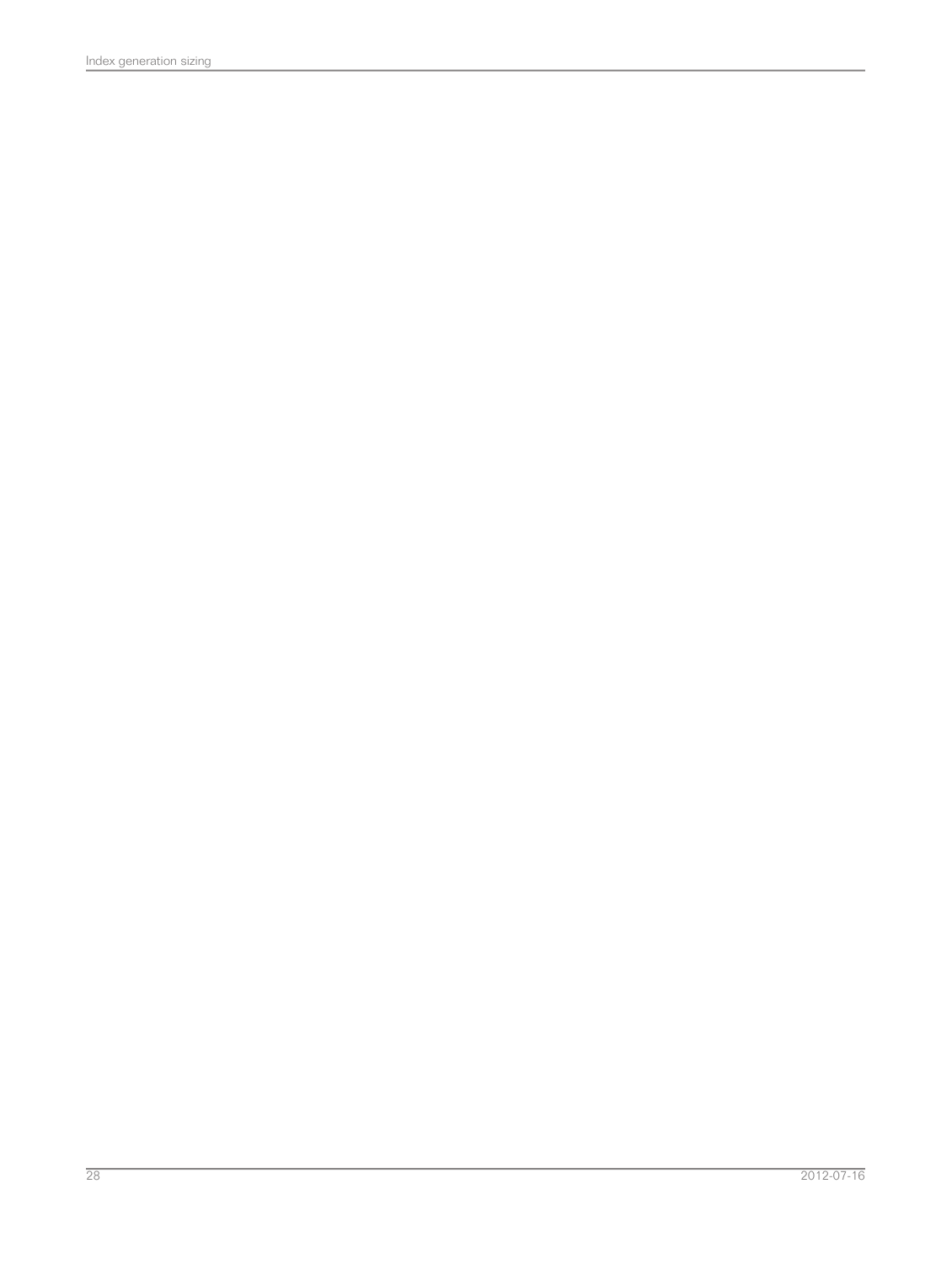# **Search sizing**

## <span id="page-28-1"></span><span id="page-28-0"></span>**6.1 Search Sizing**

This section provides information to help you size your Explorer system so that acceptable performance is achieved when users perform a search on the Explorer Home page.

#### <span id="page-28-2"></span>**6.2 Constant and variable sizing for search**

The following table describes which index generation sizing parameters are variable.

These parameters require sizing according to:

- Input parameters described in the section Search Input Types
- Fixed index generation sizing parameters which it is necessary to meet the recommended requirements provided by your SAP consultant:

| Input parameters | <b>Explorer</b>                                              | <b>SAP HANA</b>                                              |
|------------------|--------------------------------------------------------------|--------------------------------------------------------------|
| Memory           | Variable (minimum 2GB per ser-<br>vice)                      | Variable (depends on data volume)                            |
| CPU              | Variable (quantity of Information<br>Spaces and data volume) | Variable (quantity of Information Spaces<br>and data volume) |
| Disk usage       | Fixed (no data is created on the<br>disk during search)      | Fixed (no data is created on the disk<br>during search)      |

#### <span id="page-28-3"></span>**6.3 Search input types**

Search actions performed on the Explorer Home page generate a search across all of the Information Spaces stored on the Explorer system.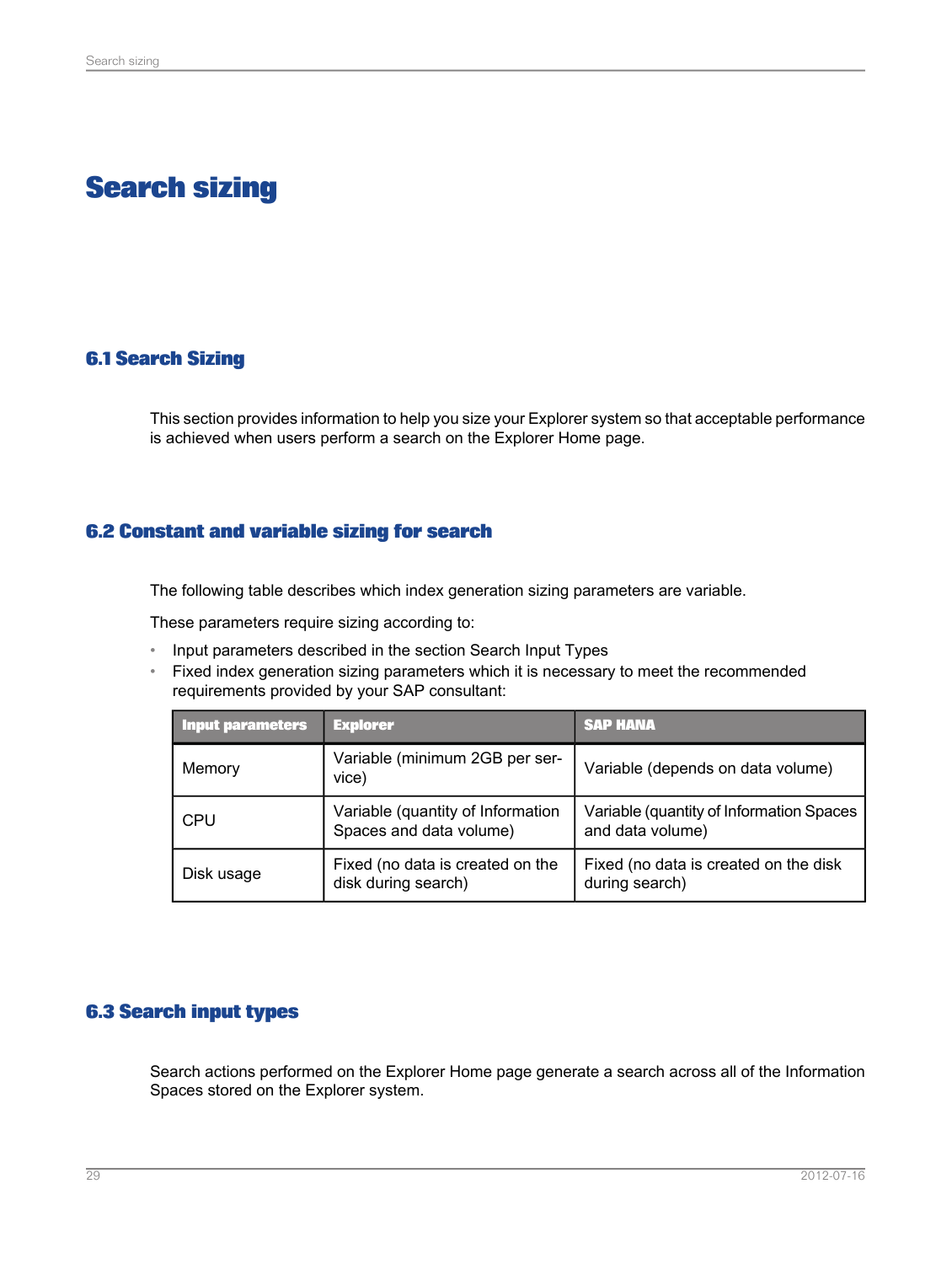Note: In an exploration search step a subset of the data of an Information Space is searched for a given search term. Searching values within an Information Space puts load on the Explorer Exploration services. Information about exploration search is included in the Exploration Sizing section of this document.

## <span id="page-29-0"></span>**6.3.1 Load by component during search**

| Load on         | <b>Description</b>                                                                                                                                                                                                                                                                                                                                                                                                                                                                       |
|-----------------|------------------------------------------------------------------------------------------------------------------------------------------------------------------------------------------------------------------------------------------------------------------------------------------------------------------------------------------------------------------------------------------------------------------------------------------------------------------------------------------|
| Explorer        | When you use Search on the Explorer Home tab to retrieve and open an Information<br>Space, this launches a Search command and puts load on the Search services.                                                                                                                                                                                                                                                                                                                          |
| <b>SAP HANA</b> | When SAP HANA is accessed and used by Explorer, the Search on the Explorer<br>Home tab puts load on the Explorer Search services for the searching of meta data<br>of the Explorer Information Spaces, for example name, description, key values, and<br>facets. This search also puts load on the SAP HANA component for the searching<br>of the content that is assigned to the respective meta data, for example key values<br>and facets defined for the Explorer Information Space. |

Load by component during search: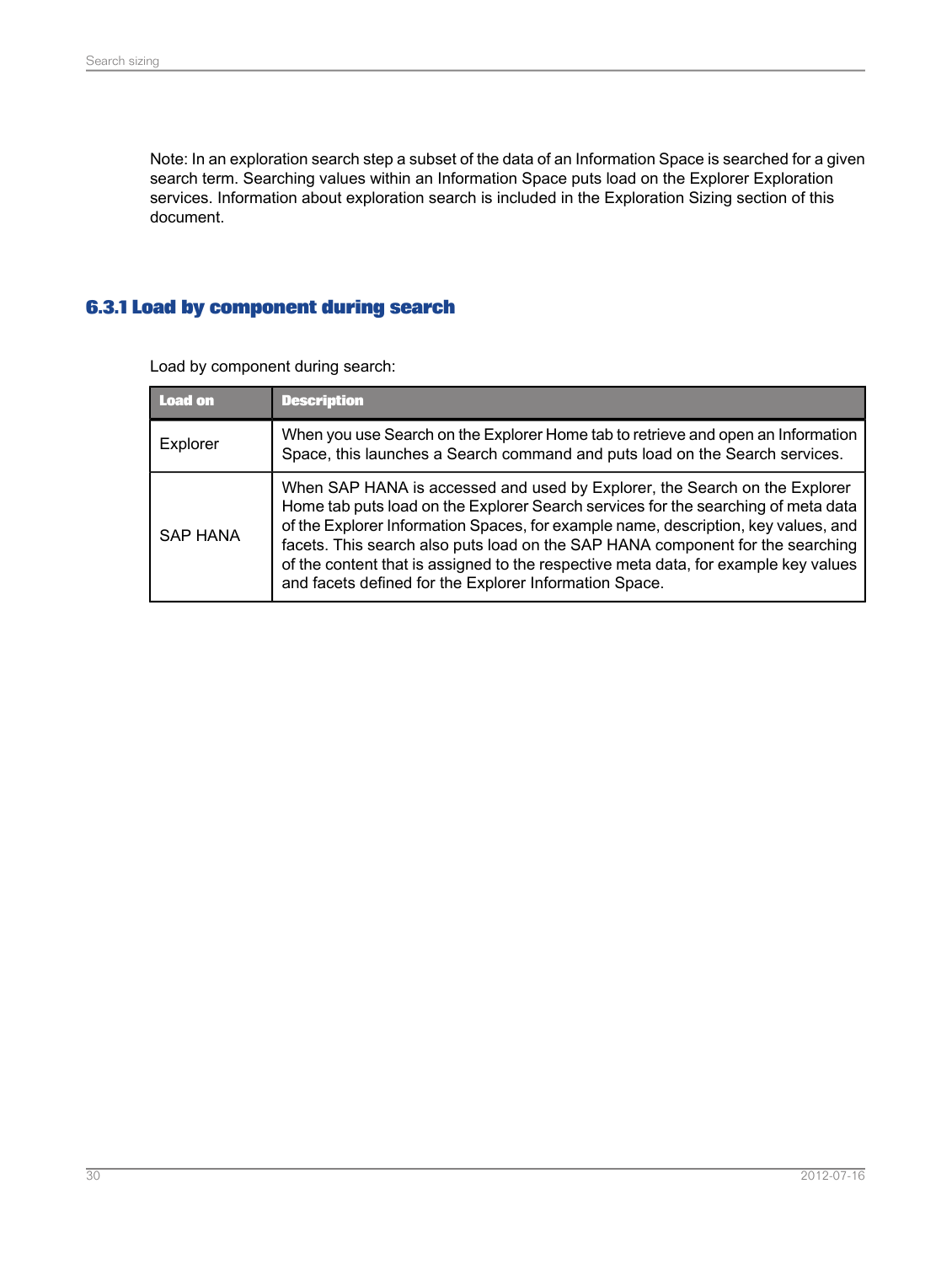# **Tuning techniques**

#### <span id="page-30-1"></span><span id="page-30-0"></span>**7.1 Tuning techniques**

The following tuning techniques allow you to optimize performance without modifying your CPU or hardware:

- Tuning the web tier by opting for a specific web application server or by clustering multiple web application servers.
- Adjusting your deployment architecture according to the usage patterns in your deployment, for example by adding Exploration services or Search services, to ensure optimum scalability.
- Increasing virtual memory on the backend servers, by configuring the JVM heap size.
- Increasing the number of concurrent requests possible on the web application server by configuring the number of the Corba threads.

#### **Note:**

The guidelines provided here need to be adapted to your specific deployment and performance requirements.

#### <span id="page-30-2"></span>**7.1.1 Tuning the web tier gateway**

Depending on the load at the Web Tier (or gateway), Explorer performance can be improved by setting various JVM tuning parameters and/or clustering multiple Web Application Servers. Multiple application servers can also extend the scalability of Explorer deployments.

<span id="page-30-3"></span>Consult your Web Application Server vendor for more information.

#### **7.1.2 Configure Tomcat memory pool**

Set the Apache Tomcat memory pool sizes as follows:

- Initial memory pool: 2048
- Maximum memory pool: 2048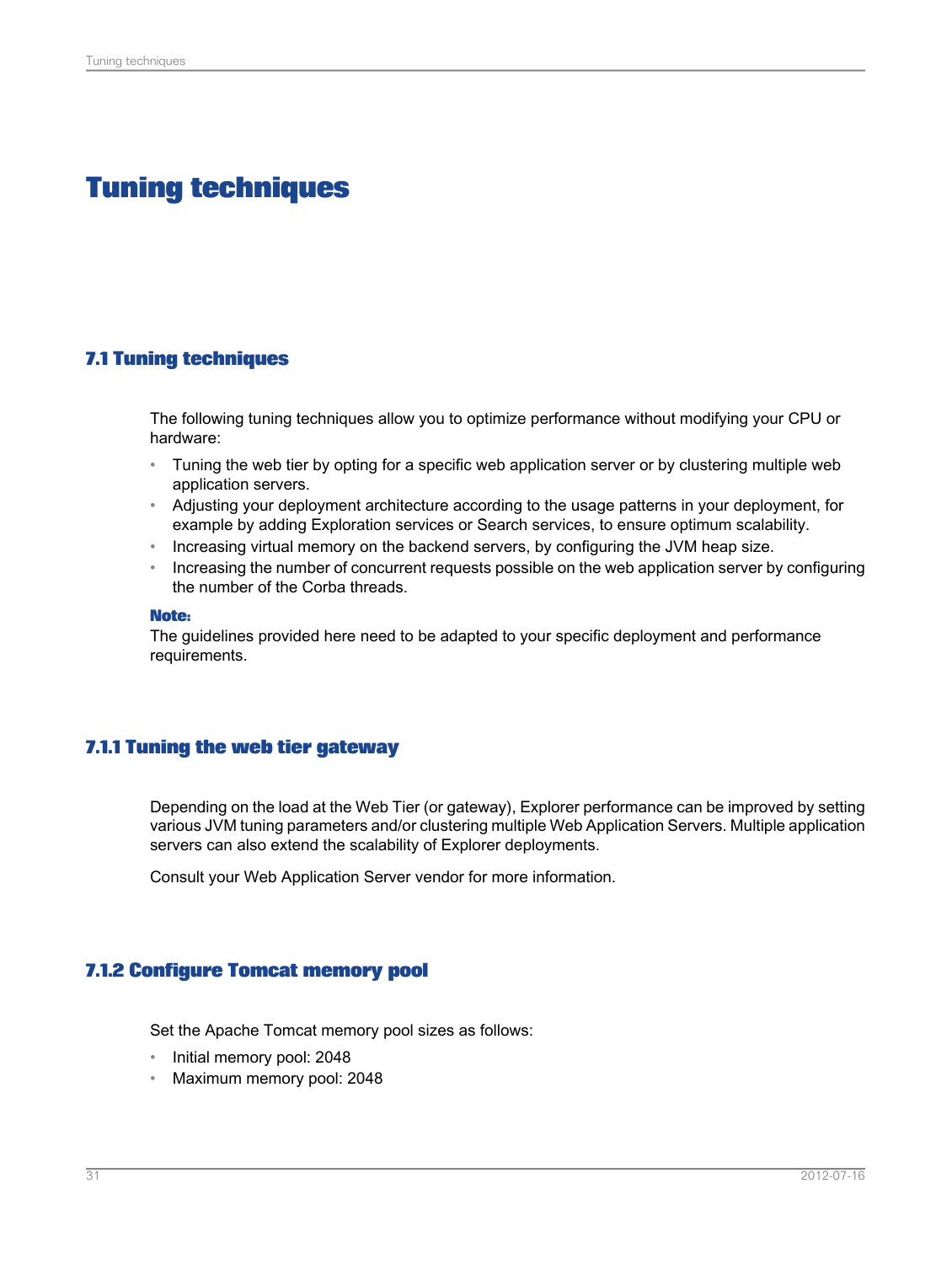#### <span id="page-31-0"></span>**7.1.3 Increase number of threads on Apache Tomcat**

It is recommended to set the maximum number of threads higher than the number of concurrent active users. For Tomcat 6, you can define the level in the following file:

<Tomcat6\_install>Tomcat6\conf\server.xml

The following example shows that it sets 500 by editing the "maxThreads=500". By default the value is 200.

<Executor name="tomcatThreadPool" namePrefix="catalina-exec-" maxThreads="500" minSpareThreads="4" />

```
<Connector executor="tomcatThreadPool" port="8080" protocol="HTTP/1.1" ……
/>
```
For other Web App Servers refer to the corresponding Administration Guide.

#### <span id="page-31-1"></span>**7.2 Tuning the Explorer and web application JVM**

BusinessObjects Explorer 4x services run on SAP JVM 64-bit.

To ensure optimum performance, it is recommended you tune some of the settings on the Explorer services.

BusinessObjects Explorer on SAP JVM 64-bit allows treating larger data volumes. It also extends the scalability of a single Explorer service to handle as many concurrent users compared to the multiple instances of Explorer 3.x that were required on 32-bit JVM.

JVM options can be added in the Explorer service command line parameters from the CMC.

```
\GammaCommand Line Parameters
"-Dcom.wily.introscope.agentProfile=C:/Program Files (x86)/SAP BusinessObjects/SAP
BusinessObjects Enterprise XI 4.0/java/wily/MySIA.ExplorerExplorationServer.profile" -
Dcom.wily.introscope.agent.agentName=explorerExploration_MySIA.ExplorerExplorationServer "-
javaagent:C:/Program Files (x86)/SAP BusinessObjects/SAP BusinessObjects Enterprise XI
4.0/java/wily/Agent.jar"
nfiguration.MySIA.ExplorerExplorationServer -server -Xms2g -Xmx2g -jar plugins/org.ed
```
JVM options vary depending on the different JVM vendors. Consult the product documentation for your JVM vendor.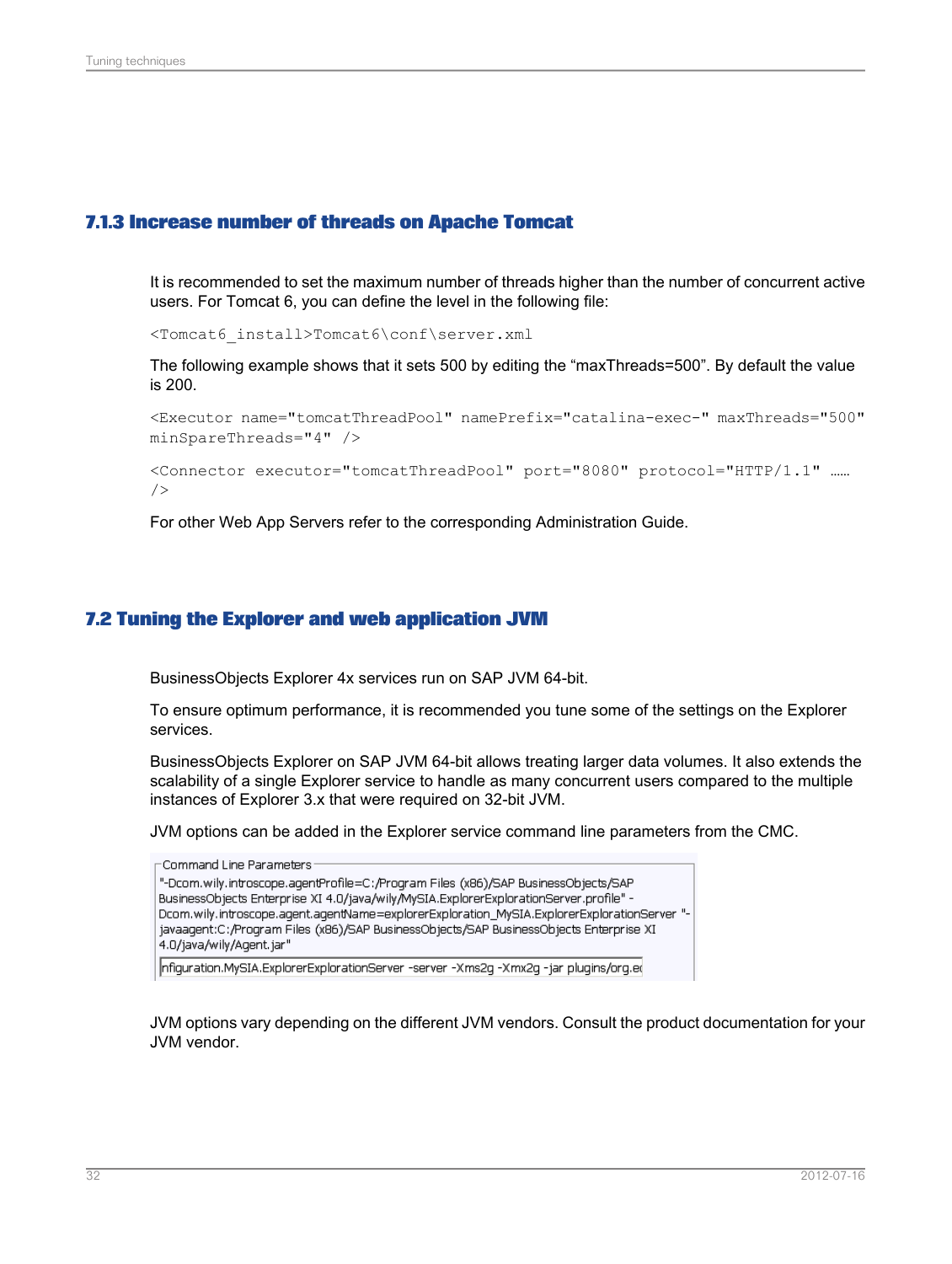#### <span id="page-32-0"></span>**7.2.1 Increasing Java virtual memory on the Explorer services**

The amount of virtual memory required by the Explorer services depends on the size of the Information Spaces being explored and indexed across your deployment. You can increase the amount of virtual memory available on each server by changing the JVM heap size value as necessary.

| <b>Server</b>   | <b>Initial memory size</b> | <b>Maximum memory size</b> |
|-----------------|----------------------------|----------------------------|
| Master          | -Xms2g                     | -Xmx2g                     |
| Search          | -Xms2g                     | -Xmx2g                     |
| Explo<br>ration | -Xms4g                     | -Xmx4g                     |
| Index           | -Xms4g                     | -Xmx4g                     |

It is advisable to set identical values for both minimum and max heap sizes. For example :

#### <span id="page-32-1"></span>**7.2.2 Tuning JVM options**

There are numerous JVM options available to optimize your Explorer services and Tomcat memory usage. Consult the list provided by the JVM vendors. Some typical tuning options are the following:

- -XX:+UseConcMarkSweepGC
- -Xmn<size>
- -Xss<size>
- -XX:+UseParNewGC
- -XX:ParallelGCThreads=<value>
- -XX:+AggressiveHeap
- -XX:+UseParallelGC
- -XX:ParallelGCThreads=<value>
- -XX:SurvivorRatio=<value>
- -XX:MaxTenuringThreshold=<value>
- -XX:+UseParallelOldGC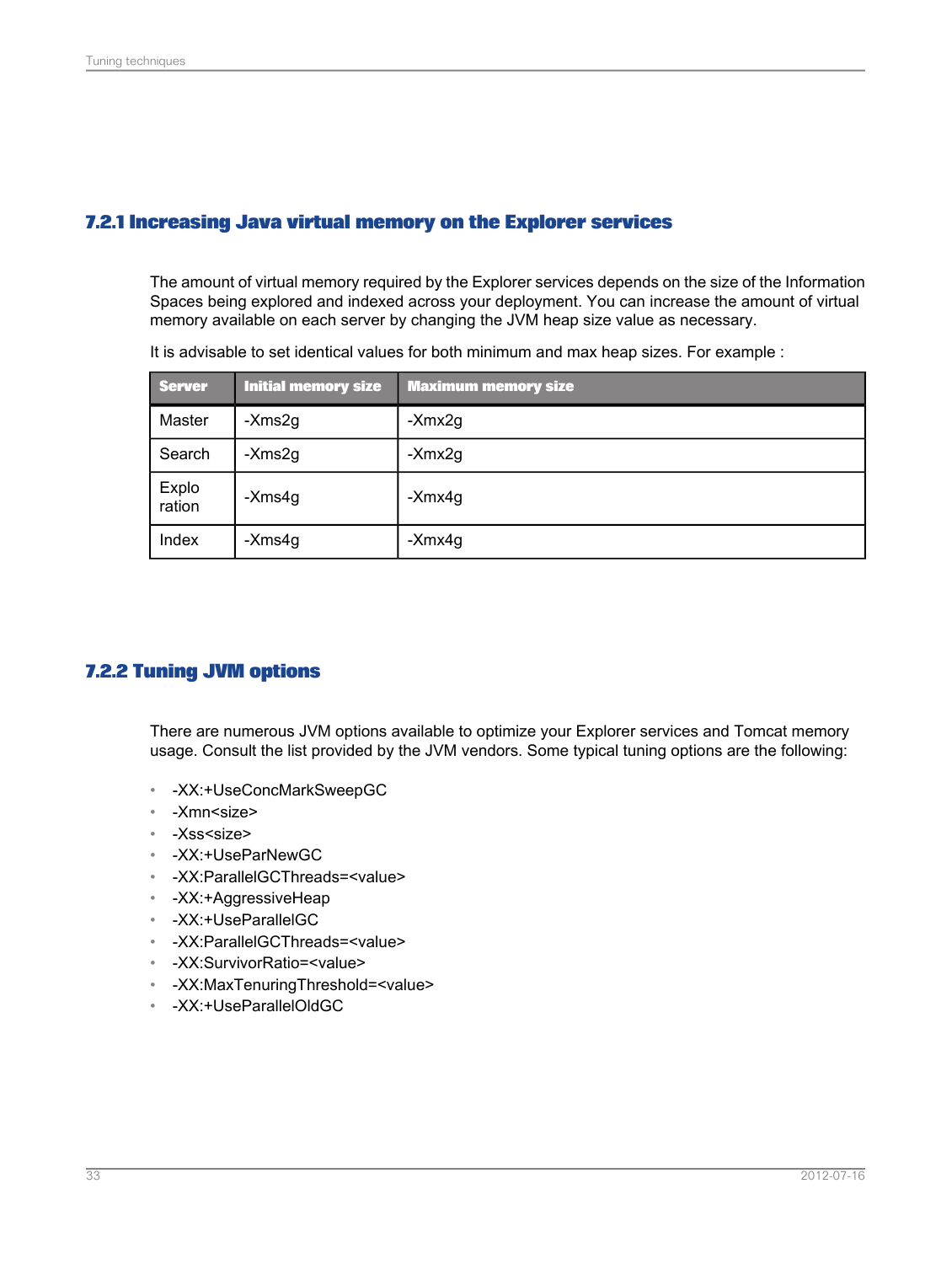### <span id="page-33-0"></span>**7.2.3 Understanding heap activities by GClog**

Understanding GClog usage is one of the most effecient ways to analyze the best JVP options.

Below is a typical way of the garbage collection log (gclog) for SAP JVM. You can trace gclog by adding the following parameters along with the JVM Options. Consult JVM vendors for syntax.

-Xloggc:<file> -XX:+PrintGCDetails -XX:+PrintGCTimeStamps

Where <file> is the location and filename of the log.

Example : -Xloggc:C:/gclogs/explorerExplorationServer.log

There are a number of tools available to analyze GClog, for example GC Viewer.

#### **Note:**

Intense gclog tracing may have an impact on performance in a production environment.

#### <span id="page-33-1"></span>**7.2.4 Monitoring and trouble shooting tools**

You can use the following methods to monitor and analyze Java usage:

| <b>Technique</b>     | <b>Description</b>                                                                                                                                                                                                                                                                                                                                                                                                                |
|----------------------|-----------------------------------------------------------------------------------------------------------------------------------------------------------------------------------------------------------------------------------------------------------------------------------------------------------------------------------------------------------------------------------------------------------------------------------|
| SAP JVM<br>Profiler  | SAP JVM Profiler is a Eclipse plug-in that allows profiling of your Explorer implemen-<br>tation. It shows detailed SAP JVM memory consumption and helps identify root cases<br>to possible response time degradation issues. As Explorer runs on SAP JVM, there<br>are no supplementary parameters on Explorer services.<br>SAP JVM Profiler is available for download from SAP Customer support.                                |
| Wily Intro-<br>scope | BusinessObjects Explorer 4x is facilitated to deploy Wily's Introscope. It also traces<br>and profiles on the heap activities and the response times. It integrates the Java<br>services, and C++ programs such as the BusinessObjects Enterprise back-end, al-<br>lowing a consolidated view for monitoring the entire BusinessObjects Enterprise and<br>Explorer deployment. Refer to the BusinessObjects Administration Guide. |

#### <span id="page-33-2"></span>**7.2.5 Physical memory and JVM heap size**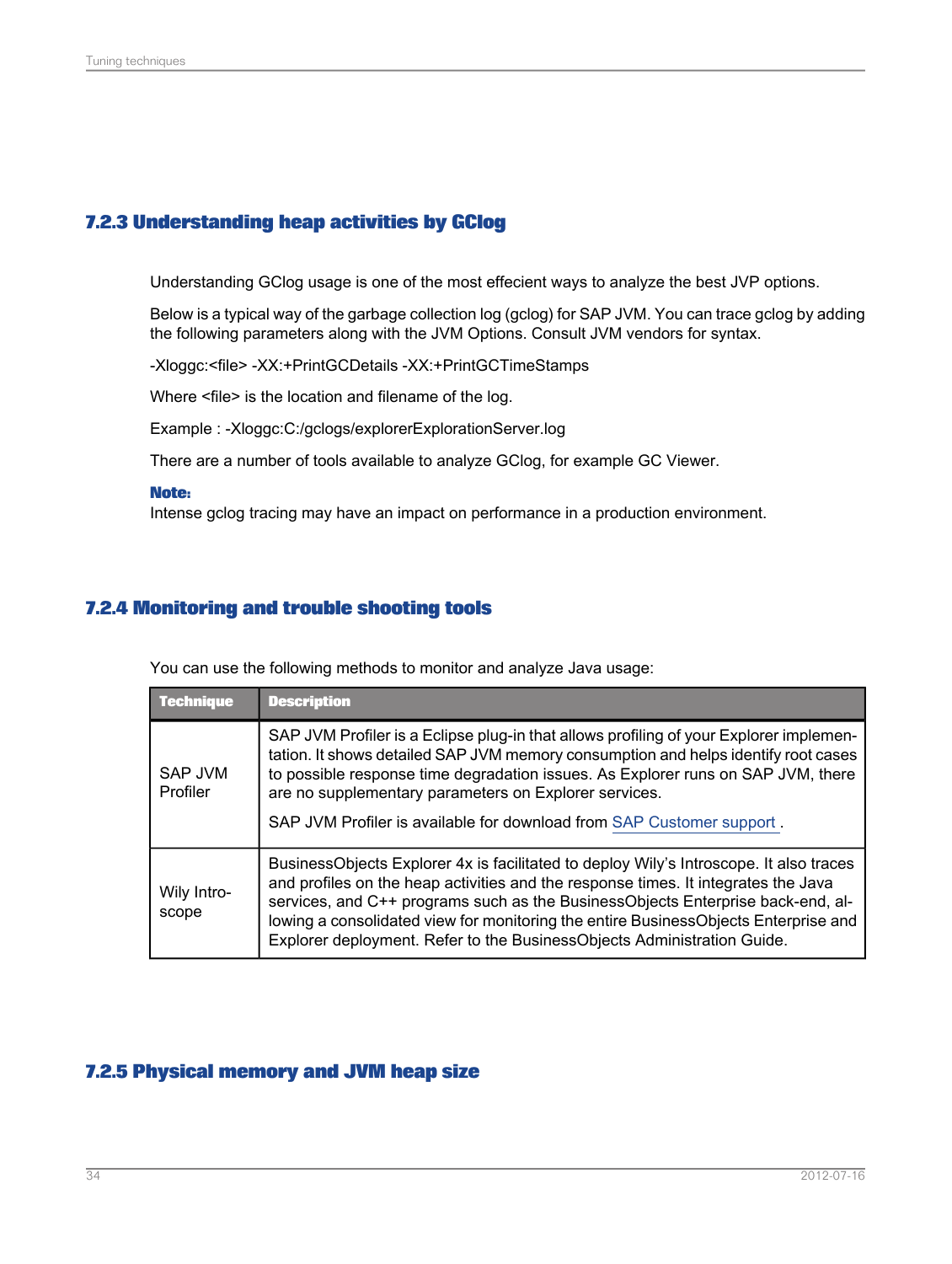When swapping memory to hard disk, the JVM heap size value you define should always be lower than the amount of physical memory available on the server. Having a low amount of physical memory and configuring large values for the heap size of each server results in the swapping of memory to the hard disk. For example, if there is 2 GB of RAM, it is not efficient to provide a heap size of 1024 MB for each Explorer server. SAP BusinessObjects Explorer functions correctly but memory swapping occurs, therefore having an impact on performance.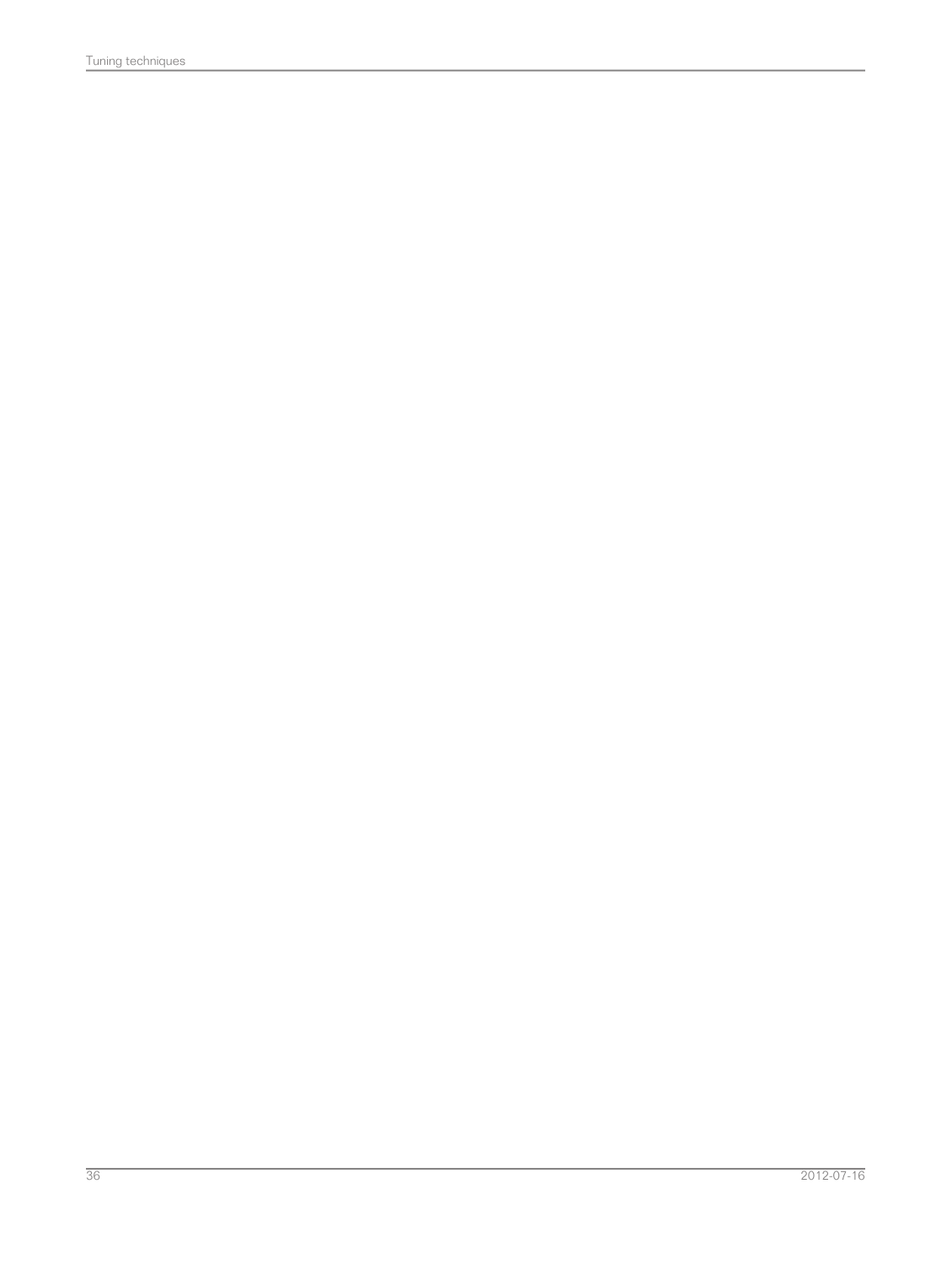## **Best practices**

## <span id="page-36-1"></span><span id="page-36-0"></span>**8.1 Deploying multiple exploration servers for improved Information Space exploration**

If the main activity of your user population is exploration, then it is recommended you deploy SAP BusinessObjects Explorer in a cluster with additional Explorer servers to ensure maximum performance when users navigate Information Spaces.

![](_page_36_Figure_4.jpeg)

<span id="page-36-2"></span>Deploying a high-end machine to the cluster improves the performance and lowers any server constraints.

#### **8.2 Deploying multiple index servers for improved indexing**

The indexing of Information Spaces is dependent on the following: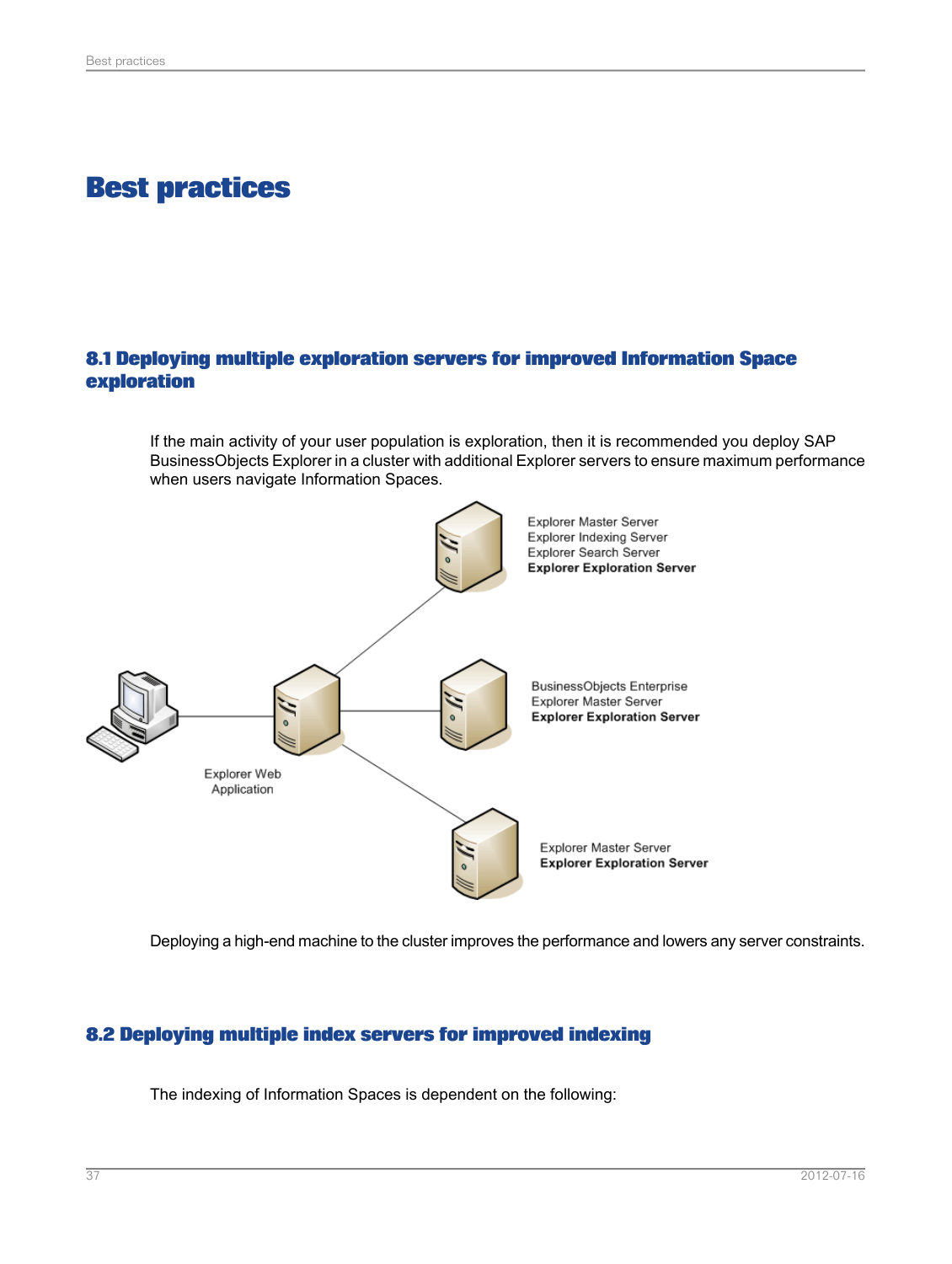- The number of Explorer services deployed and how they are deployed.
- The hardware (CPU, memory, hard disk) used for Explorer hosts.
- The Java Virtual Machine heap.

If your aim is to improve indexing performance, it is recommended you put one installation of all four Explorer services (Master, Indexing, Search, and Exploration) on the host where BusinessObjects Enterprise is installed, and additional Explorer Indexing Servers on separate hosts, ensuring they are directed to the BusinessObjects Enterprise installation. The indexing load is shared across all the indexing services.

![](_page_37_Figure_5.jpeg)

The number of servers required is dependent on the number of users expected to use Explorer. For example, if you expect a high number of users indexing the large Information Spaces at the same time (an extreme scenario), then an additional host is required. Indexing many Information Spaces has an impact on explorers while they are exploring. It is recommended you schedule Information Spaces for indexing when there is less activity, such as over night.

#### **Note:**

<span id="page-37-0"></span>It is good practice to install an Explorer Search service and an Explorer Exploration service on the additional hosts. This allows those machines to share the load of searching and exploration when there is no indexing in progress.

## **8.3 Best practices**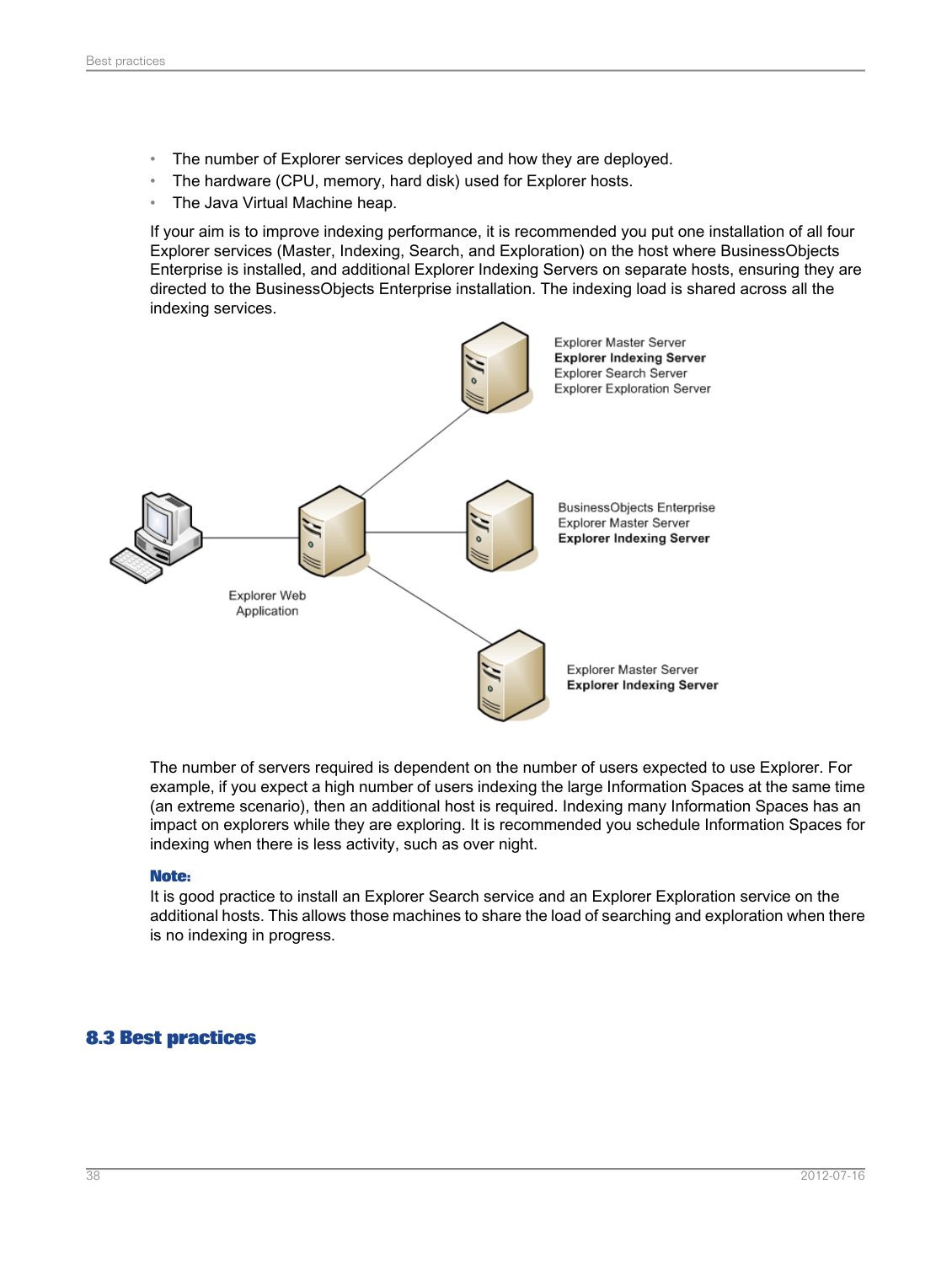Before creating Information Spaces, gather the information requirements of your end users by asking the following questions:

• What exactly is the business need of the Information Space?

If you know what the Information Space is going to be used for, then you can simply identify the related data source objects. For example, the business need is for knowing the sales revenue last year for all of your European stores. You could select the Sales Revenue measure, the Country, City, and Store dimensions, and finally, the Last Year filter.

• How many users are expected to access and explore the Information Space?

If you know that the Information Space is for several users, select only necessary objects. If you select too many objects that can have little use for the user, exploration and indexing can be impacted. It can also cause confusion to users.

• What are the security expectations?

Ensure that you select objects that are only meant to be in the Information Space.

Is a single Information Space the best option?

Several small Information Spaces can often be better than a single Information Space.

• What is the best data provider to use?

Depending on the business need and user demand, choose a source data system and data provider that is the most efficient and most accurate.

• What is the context of the Information Space?

While choosing your data source objects, ensure that you know if any contexts are required. A context makes certain that the Information Space represents the desired perspective. For example: Sales or Reservations.

• If my Information Space is created on a BusinessObjects universe, what filters can be applied so that only data of interest is retrieved?

By using filters, only the data necessary for a specific information need is included into the Information Space. For example, by including a filter called "Last Year,", only data from the previous year is retrieved into the Information Space when users explore it.

#### **Note:**

Filters are created at the data provider level when the BusinessObjects universe or BWA index is designed.

Is the definition you want valid?

<span id="page-38-0"></span>Validate the definition of your Information Space before indexing, by clicking the Validate button when you have selected the objects and filters you want to include.

#### **8.4 Personalization**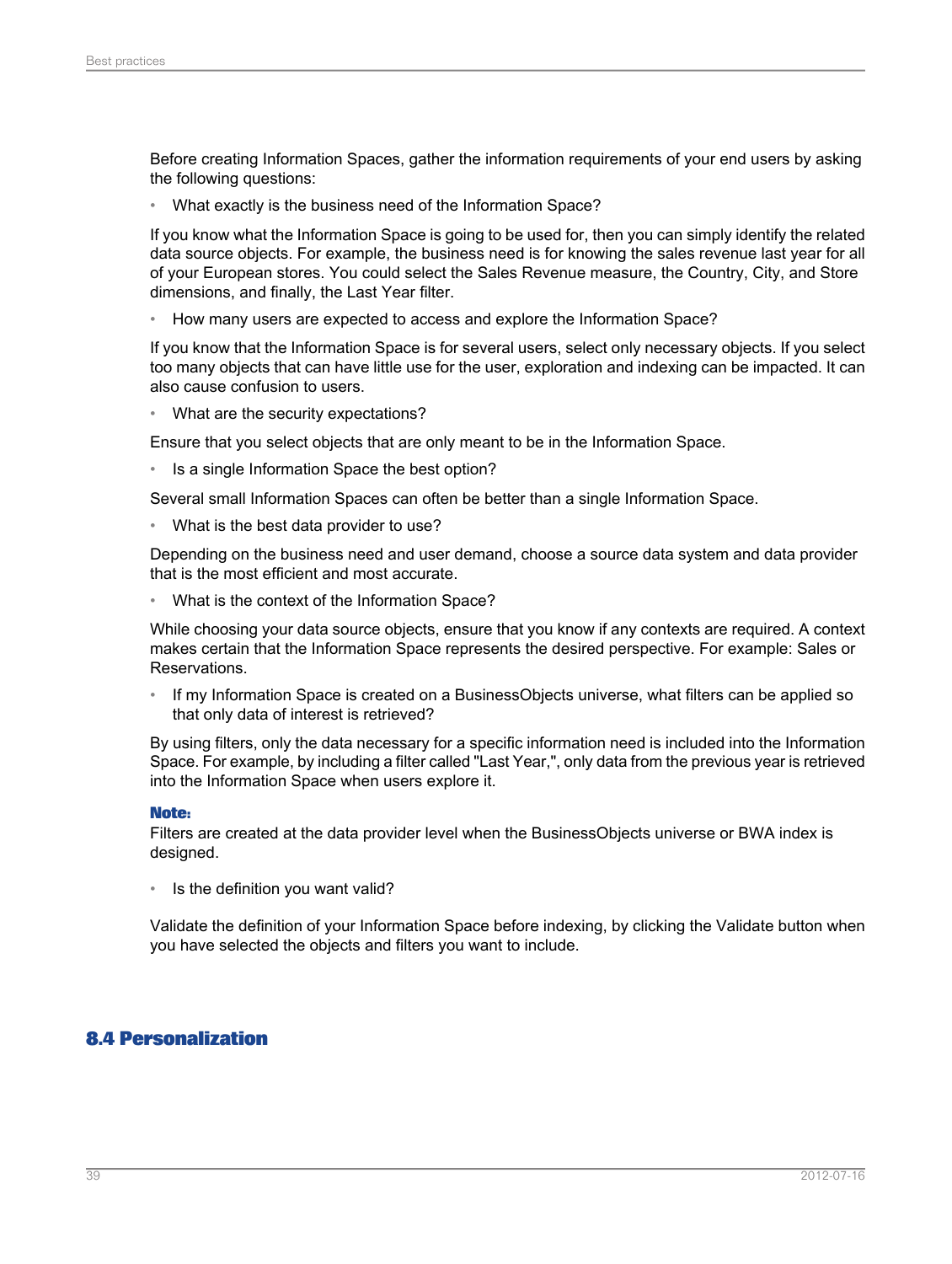Personalization enables power users or administrators to create a "Reference" Information Space that maps the Explorer user login per end user to the values they are allowed to view for a specific object or facet. For example, regional managers can only view results for the cost centers in their area of responsibility.

The Information Space that contains the business data, for example, the cost center information, can be associated with the Reference Information Space, so that when users open the business data Information Space, they only see the values they are authorized to view.

#### <span id="page-39-0"></span>**8.5 Scheduled indexing**

Performance during indexing is dependent upon:

- Information space size data volume: number of dimensions, number of distinct values in a dimension.
- server hardware resource.

If users only access SAP BusinessObjects Explorer during working hours, you can schedule the indexing over night, so that users are not impacted by indexing

If you have medium sized information spaces and concurrent user access is not expected, then a single high-end machine is considered to be efficient. However, if you have many users indexing and exploring large information spaces constantly, ensure the following:

- Explorer is deployed in a cluster with additional machines each having extra Explorer services.
- Sufficient system resource on each machine.
- <span id="page-39-1"></span>• Fast disk on each host is advantageous.

#### **8.6 Auditing services**

<span id="page-39-2"></span>Auditing is enabled by default. You may wish to adjust the audit level or stop it depending on your needs as an intensive audit tracing may degrade performance. For more information on BOE auditing refer to the SAP BusinessObjects Enterprise Administrator's Guide.

#### **8.7 Controlling Platform Search Crawling**

BusinessObjects Enterprise 4x offers a platform search feature from BI launch pad. To facilitate this feature, the Platform Search Crawling (or indexing) on the CMS repository contents is by default active. In certain deployment practices, for example when BI launch pad is not in use, you can schedule the crawling at night when there are fewer end user activities. Highly frequent crawling may degrade performance. Refer to SAP BusinessObjects Enterprise Administrator's Guide.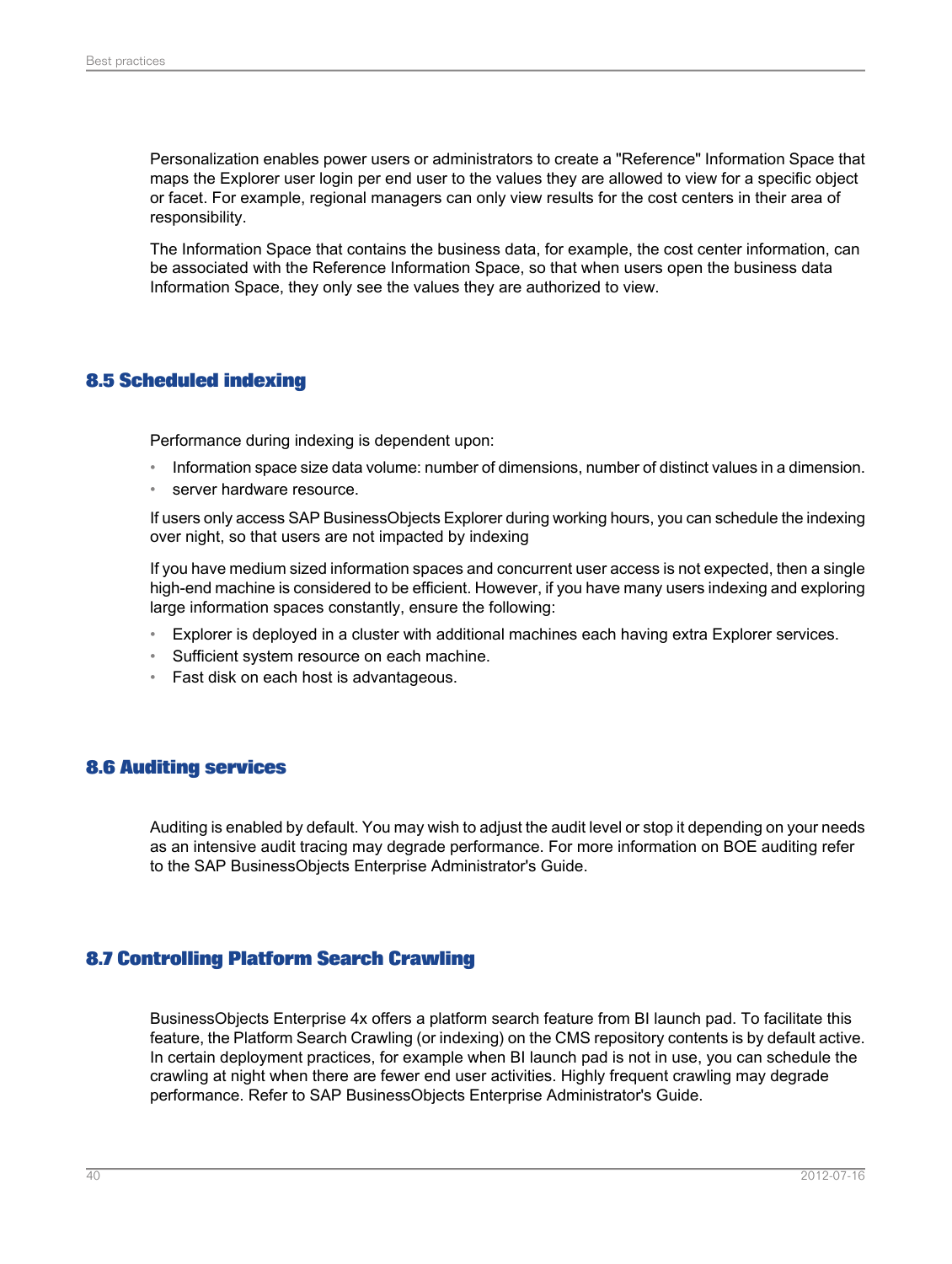<span id="page-40-0"></span>![](_page_40_Picture_0.jpeg)

## D

documentation [7](#page-6-1)

G guides [7](#page-6-1)

![](_page_40_Picture_4.jpeg)

online help [7](#page-6-1)